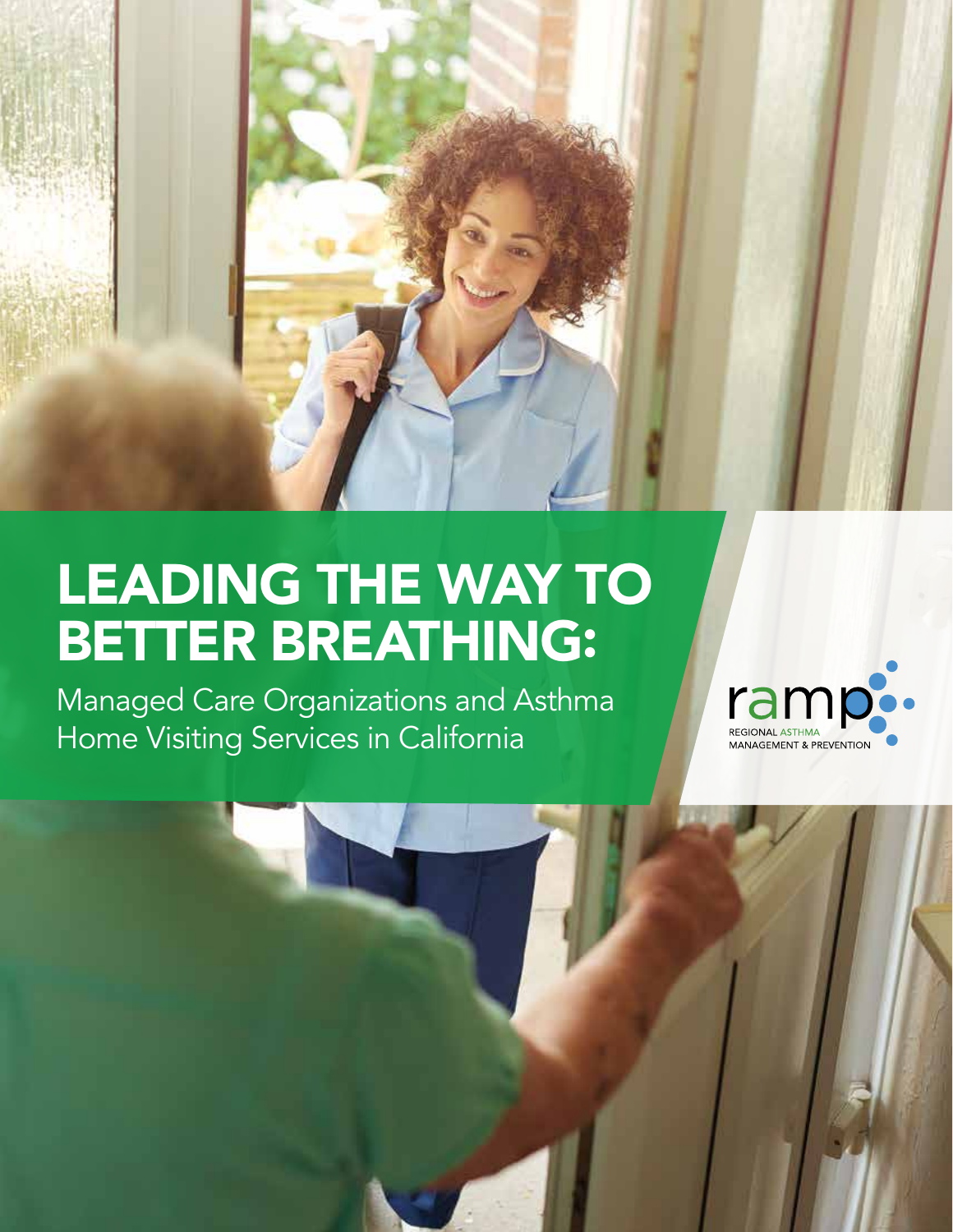#### Acknowledgements

RAMP thanks the following individuals who graciously and generously provided insights about their work and/or feedback on the development of this white paper. Any omissions or errors are the sole responsibility of RAMP.

Lorene Alba, California Department of Public Health Linda Ayala, Alameda Alliance for Health Judith Balmin, California Department of Public Health Carlos Bello, Kern Health Systems Anna Hamedani, L.A. Care Health Plan Melanie Hudson, California Asthma Financing Workgroup Coordinator/Facilitator, Contractor to U.S. Environmental Protection Agency Johanna Kichaven, L.A. Care Health Plan Ashley Kissinger, California Department of Public Health Katrin Kral, U.S. Environmental Protection Agency Mariela Lopez, U.S. Environmental Protection Agency, Region 9 Macarena Millan, L.A. Care Health Plan Sandra Rose, California Health and Wellness Brenda Rueda-Yamashita, Alameda County Public Health Department Elaine Sadocchi-Smith, L.A. Care Health Plan Karen Schlein, Contra Costa Health Plan

RAMP extends great appreciation to our funders. This document was developed under a grant from The California Endowment as well as Cooperative Agreement XA-83924101-0 awarded by the U.S. Environmental Protection Agency. The document has not been formally reviewed by any funders. The views expressed in this document are solely those of Regional Asthma Management & Prevention, a project of the Public Health Institute.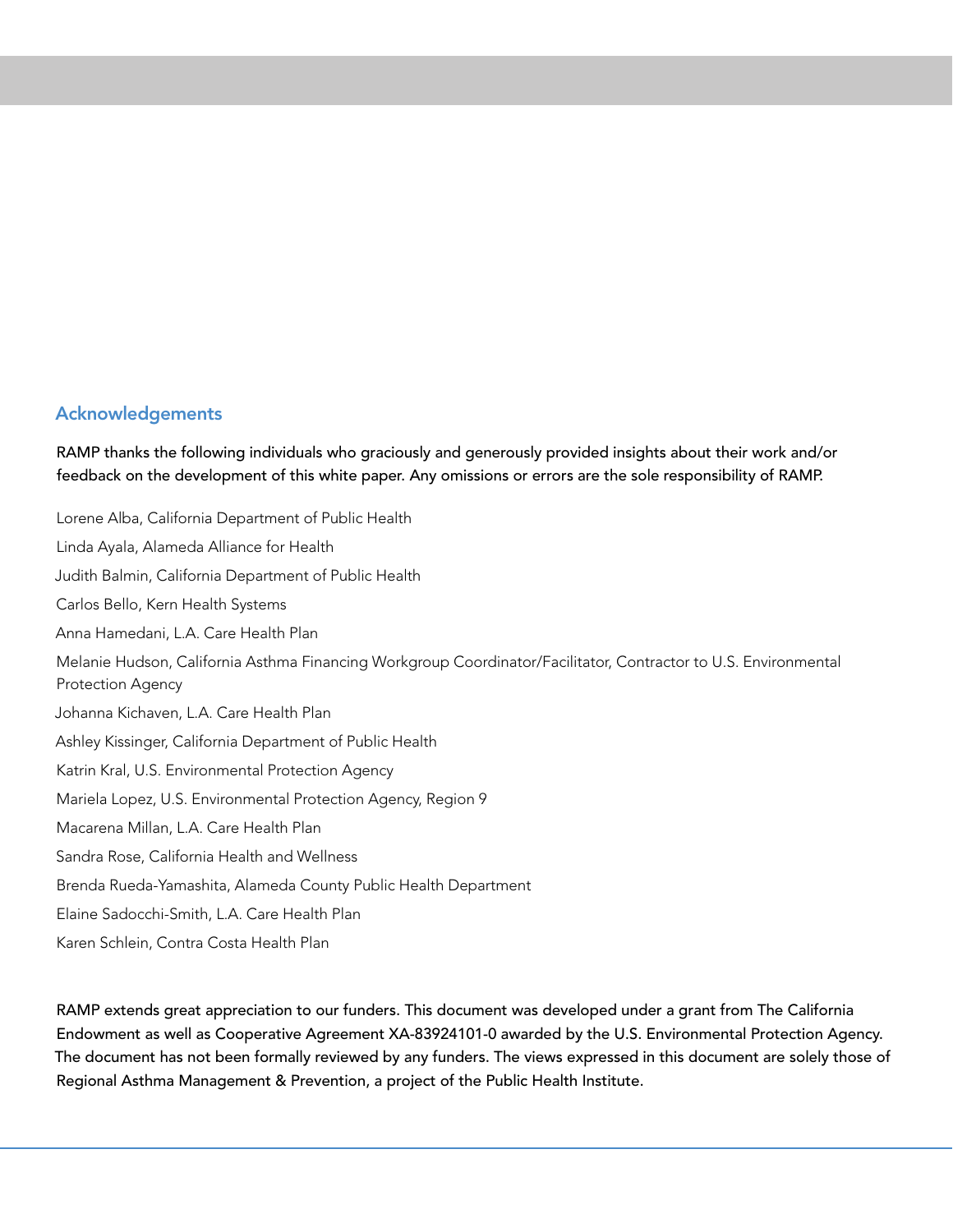Dear managed care leader,

Asthma home visiting services are a tried and true method for improving member health outcomes, lowering health care utilization costs, improving patient care, and reducing health care disparities. Yet, far too many people with poorly controlled asthma don't have access to these key interventions.

### You can change that.

The purpose of this tool is to support your managed care organization (MCO) with improving asthma management among your members by ensuring the provision of asthma home visiting services. If a home visiting program sounds daunting, it's not, and fortunately you don't have to figure this out on your own as there are a number of existing tools and best practices to help you incorporate these services.

In this tool, we highlight the numerous benefits of asthma home visiting services, from their ability to achieve triple aim goals to supporting quality improvement initiatives to addressing more "upstream" health determinants.

We also walk you through an abundant number of opportunities you can take advantage of to make your support for asthma home visiting services as easy and as efficient as possible, including some best practice examples from the field.

MCOs are fundamental to California's health care system. While at the local and state levels there are numerous efforts to support people suffering from poorly controlled asthma, we can't do it without you. You're a key part of solving the asthma puzzle, and we look forward to working with you.

— Regional Asthma Management and Prevention (RAMP)

External home visiting services make a real difference in the lives of our members.<br>They improve member health and reduce more costly medical interventions. By<br>meeting members where they live, asthma home visiting services They improve member health and reduce more costly medical interventions. By meeting members where they live, asthma home visiting services reflect our desire to be a valuable asset to the communities we serve. As participants of the safety net, the Alliance is committed to expanding these benefits to more homes throughout Alameda County. I'm proud of our support for asthma home visiting and the improved quality of care that comes along with providing these vital services.<br>
— Scott Coffin, Chief Executive Officer, Alameda Alliance for

— Scott Coffin, Chief Executive Officer, Alameda Alliance for Health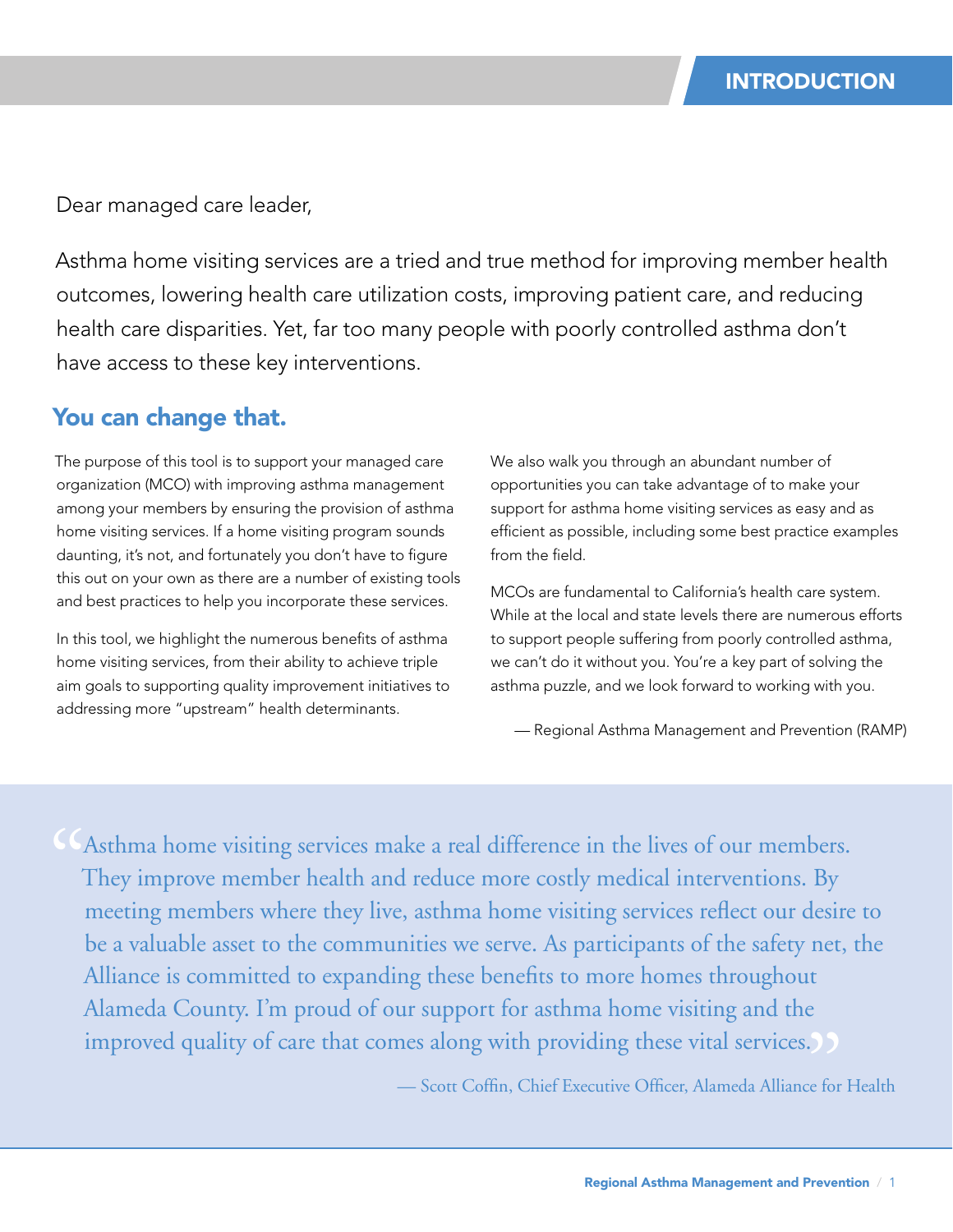# INTRODUCTION

# A home visit in action

Asthma home visiting services vary in the number of visits and specific activities; here's a snapshot of what a program can look like.



Julia is an asthma home visitor working for a communitybased organization in a neighborhood with a high burden of asthma. With support from a Medi-Cal managed care organization, Julia visits Marco and his parents in their home. Marco is seven, and recently went to the emergency department for asthma — his second trip in the past year.

Julia hopes to connect with the family to support them as they learn how to better manage Marco's asthma. Over the course of 3–5 visits over 6–12 months, she'll provide education and work with the family to address any environmental triggers in the home. It helps that Julia is fluent in Spanish, the family's primary language. Julia will also serve as a helpful liaison to Marco's primary care team, helping him get access to any other care he needs.

*(continued)*

### What should asthma home visiting services look like in California?

Asthma home visiting services include asthma education, home environmental asthma trigger assessments and home environmental trigger remediation provided by qualified professionals.

Asthma education means providing information about basic asthma facts, the use of medications, self-management techniques and self-monitoring

skills, and actions to mitigate or control environmental exposures that exacerbate asthma symptoms.

Environmental asthma trigger assessment means the identification of environmental asthma triggers commonly found in and around the home, including allergens and irritants. This assessment guides the selfmanagement education about

actions to mitigate or control environmental exposures as well as remediation activities.

Home environmental trigger remediation means conducting specific actions to mitigate or control environmental exposures. Most home visiting programs provide minor to moderate environmental asthma trigger remediation. Examples include providing and putting on

dust-proof mattress and pillow covers, providing products such as high-efficiency particulate air vacuums, asthma-friendly cleaning products, dehumidifiers and small air filters, and utilizing integrated pest management including performing minor repairs to the home's structure, such as patching cracks and small holes through which pests can enter.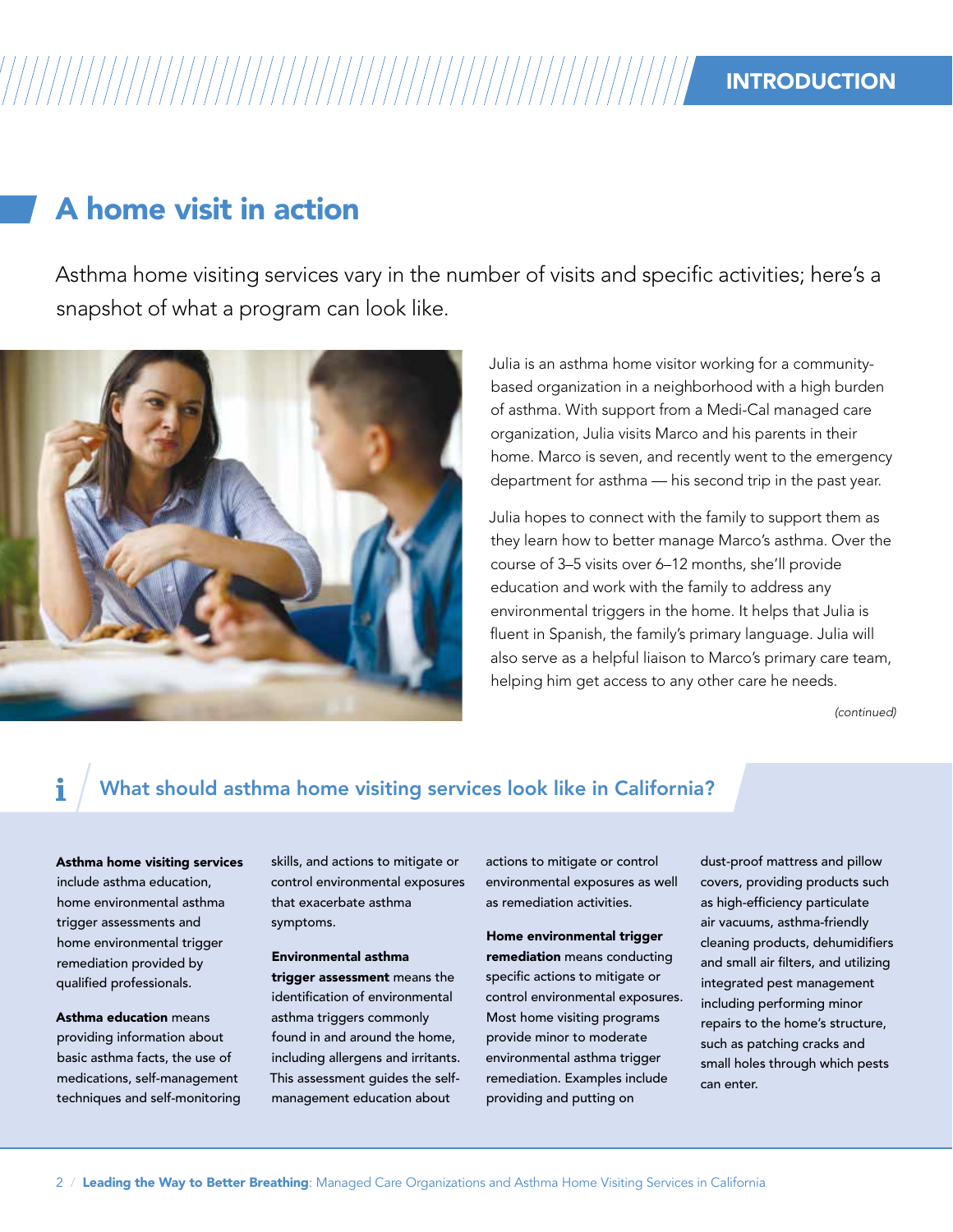On her final visit, the family reports that Marco has been doing great, his symptoms " have improved, and the entire family feels more confident about the future.)

#### *(A Home Visit continued)*

During the first visit, Julia talks with the family about how they're managing his asthma, and listens to their barriers and challenges. She provides basic asthma education — describing, for example, what happens to the lungs during an asthma attack — that reinforces messages provided by Marco's doctors. She helps the family members address the barriers they've identified. For example, if he gets his two inhalers confused, she may put stickers on them indicating which is the rescue inhaler and which is the controller medication.

During the second visit, after having already established trust and rapport, Julia and the family conduct an environmental assessment to identify asthma triggers. Julia provides education about ways to reduce exposure to those triggers. For example, Marco's dad smokes, so Julie suggests that he smoke outside using a plastic smoking jacket she provides for short-term help; she also provides him with smoking cessation resources for a longer-term solution. She also checks to see if the family is having any difficulties following the doctor's directions for medications, and to see if any new issues have arrived.

A month later, for the third visit, Julia returns with a HEPA vacuum. The family's entire apartment is carpeted, so this type of vacuum will help reduce dust, a common asthma trigger. She also brings asthma-friendly cleaning supplies to replace the bleach-based products the family was using.

During this visit, the mom mentions that a neighbor has experienced a bad cockroach infestation, and they've seen a few in their kitchen. Julia provides some advice on what the family can do, and provides gels and other traps that will help capture some of the cockroaches without the use of pesticide sprays. She also provides some materials to help patch a few holes under the kitchen sink through which the pests are likely entering. On her final visit, the family reports that Marco has been doing great, his symptoms have improved, and the entire family feels more confident about the future.



A home visitor explains how to change an air filter cartridge in a HEPA vacuum cleaner.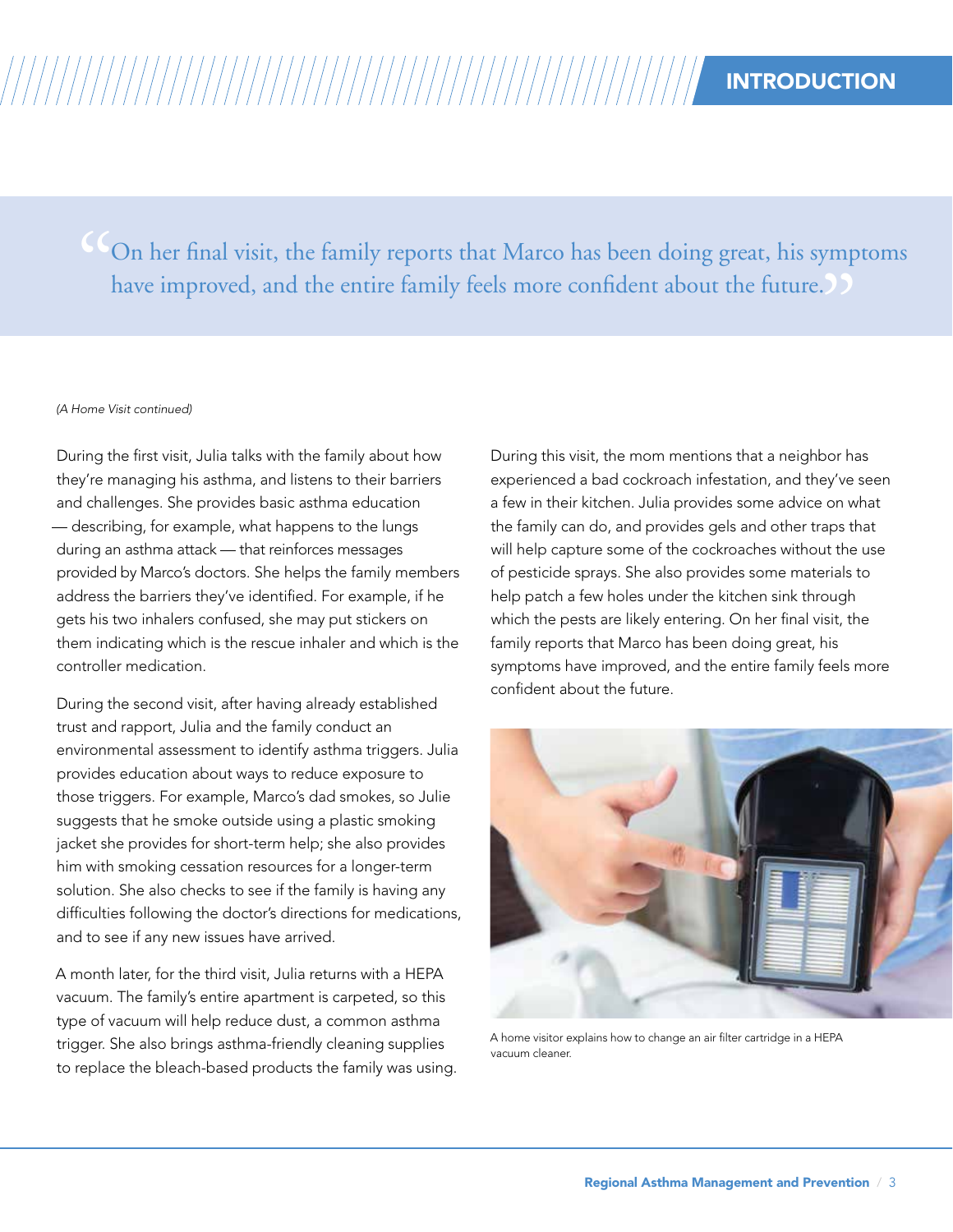# Triple Aim goals

As a leader of a managed care organization, you're deeply motivated to improve your members' health, increase the quality of the health care they receive, and keep health care costs in check. Asthma home visiting services will help you achieve all three.

### Improved health outcomes.

### Lower health care utilization costs.

### The benefits of asthma education and environmental trigger remediation are well established. The Guidelines for the Diagnosis and Management of Asthma,<sup>1</sup> developed by the National Institutes of Health, include four vital components for effective asthma management:

- > Assessment of disease severity and control,
- > Comprehensive pharmacologic therapy,
- > Patient education, and
- 7 Environmental control measures to avoid or eliminate factors that contribute to asthma onset and severity.

While the first two components are routinely addressed during medical visits, evidence indicates declining rates of patient education.<sup>2</sup> Meanwhile, reducing environmental triggers in the home — where people spend the vast majority of their time — can be difficult to support from a distant clinic. That's where asthma home visiting services come in. Comprehensive in-home education and environmental interventions significantly reduce emergency department (ED) visits and associated costs, as well as missed days of school and work.<sup>3-7</sup> According to a study by

### Increased health care quality.

America's Health Insurance Plans (AHIP), health plan designs that support home-based asthma assessments and trigger remediation reduce ED visits and improve patient experiences.<sup>8</sup>

Asthma home visiting services can save money too by significantly reducing the use of more expensive health care services. The national Community Preventive Services Task Force's comprehensive, research-based assessment found cost-benefits from \$5.30 to \$14 per \$1 invested among home-based asthma interventions for children and adolescents.<sup>9</sup> OptimaHealth won the EPA National Environmental Leadership Award in Asthma Management for a comprehensive home-based asthma care program that returned an estimated \$4.40 for every \$1 invested.<sup>10</sup> Among interventions that incorporated home visits into multifaceted asthma interventions, ROIs grew as high as \$23.75 for every \$1 spent.<sup>11</sup> While the cost-benefit evidence is stronger for interventions targeting children and adolescents, some evidence suggests adults benefit from such interventions as well.

CCThe national Community Preventive Services Task Force's comprehensive, research-<br>based assessment found cost-benefits from \$5.30 to \$14 per \$1 invested among<br>home-based asthma interventions for children and adolescents. based assessment found cost-benefits from \$5.30 to \$14 per \$1 invested among home-based asthma interventions for children and adolescents.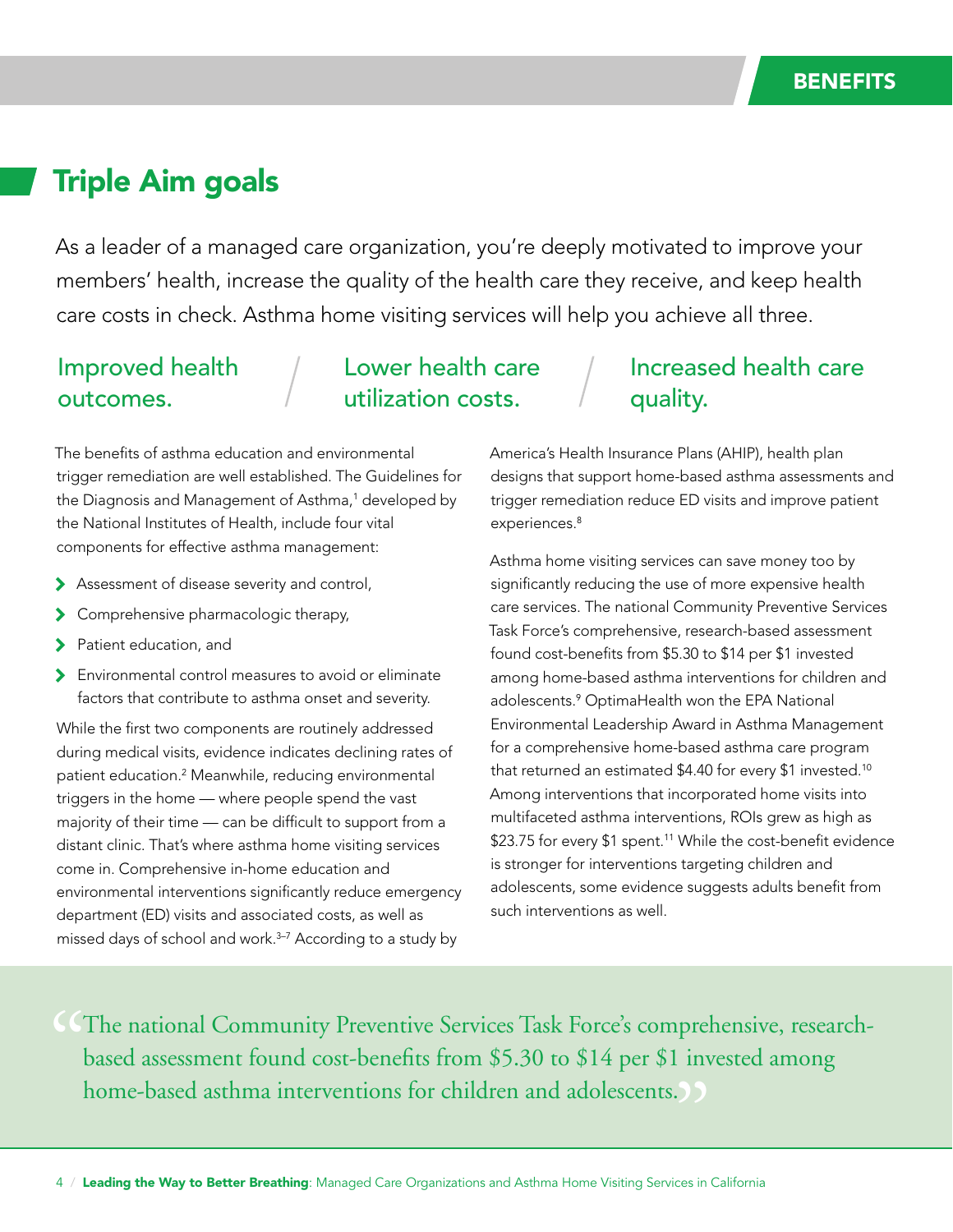# Reducing health disparities

There is no doubt you're aware that the Medi-Cal population's health burden is greater than California's overall population.

Low-income populations, like the nearly two million Medi-Cal members who have been diagnosed with asthma at some point in their lives,<sup>12</sup> have higher asthma severity, poorer asthma control, and higher rates of asthma emergency department (ED) visits and hospitalizations.<sup>13</sup> Among the nearly 1.5 million Medi-Cal members with current asthma, 15% (223,000) have poorly controlled asthma. In 2016, Medi-Cal members represented 50% of asthma ED/urgent care clinic visits, even though members represented only 33% of Californians.14 There are also significant disparities based on race and ethnicity. As just one example, African Americans were nearly four times more likely than whites to report asthma-related ED or urgent care use in 2015.<sup>15</sup>

The good news: Asthma home visiting services are a tried and true method for alleviating this disparate burden. Why? One reason is that evidence shows greatest improvements in health outcomes and cost savings when targeting people with poorly controlled asthma.

Another reason is that these services are often provided by professionals especially qualified to support members that need help the most. For example, the Community Preventive Services Task Force specifically cites the value of community health workers (CHWs) in asthma interventions:

"[I]t is beneficial to hire and train CHWs to implement this intervention for the purpose of reaching out to primarily low-income, ethnic minority populations. CHWs play an essential role in the implementation of interventions, bridging the gaps between underserved populations and researchers. Especially when they are from the same community, CHWs can connect culturally with local populations and build trusting relationships with clients and their families."16 As one group of researchers notes, "Interventions by [CHWs] appear to be effective when compared with alternatives… particularly when partnering with low-income, underserved, and racial and ethnic minority communities."<sup>17</sup>

Of course, CHWs represent one type of professional that has successfully implemented asthma home visiting services. Depending on needs and capacities, MCOs can pick from a range of qualified professionals, both licensed and non-licensed, including community health workers, *promotoras de salud*, certified asthma educators, lay asthma educators, social workers, respiratory therapists, healthy homes specialists, nurses and others.

…evidence shows greatest improvements in health outcomes and cost savings when " targeting people with poorly controlled asthma. $\Box$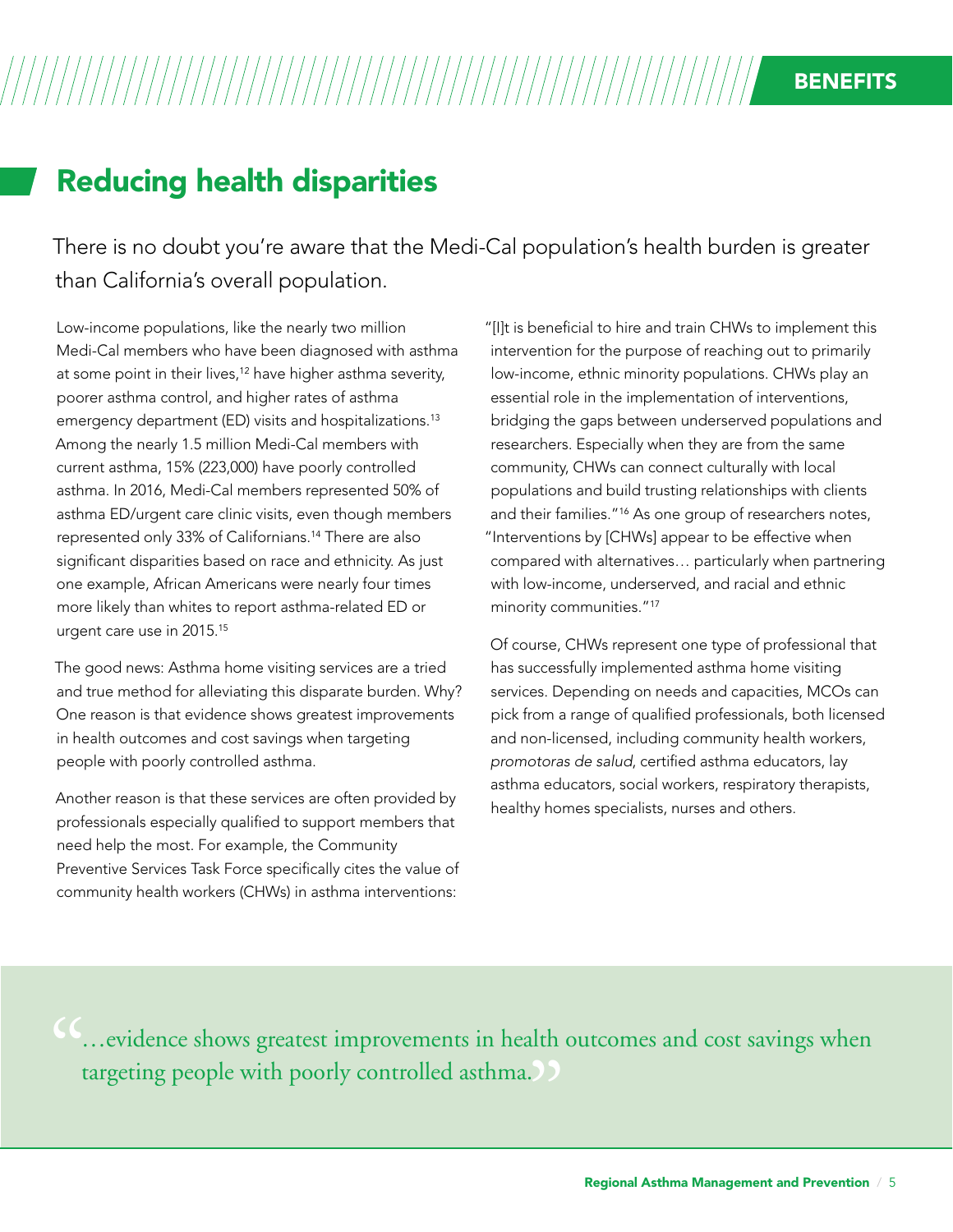# Fulfilling MCO contractual obligations related to case management and disease management services

Your MCO is likely already providing sound member support for asthma (including both clinical management and education) as part of your overall health care mission.



Support for member case management generally — and disease management services more specifically — is also a core part of your Medi-Cal managed care contract with the state of California. Whether your disease management program is in-house, or you contract out with a third-party vendor, adding asthma home visiting services will build on your current strengths and help you realize additional improvements in asthma outcomes. Asthma home visiting services may also be a useful resource for supporting basic or complex case management.

High-quality research shows again and again that asthma home visiting services significantly reduce emergency department (ED) visits and associated costs.18–22 For example, according to a study by America's Health Insurance Plans (AHIP), when MCOs provide support in the home for members with poorly controlled asthma, they end up going to the ED and hospital less, and their patient experience is better.<sup>23</sup>

**CC...** when MCOs provide support in the home for members with poorly controlled asthma, they end up going to the ED and hospital less, and their patient experiencies better. asthma, they end up going to the ED and hospital less, and their patient experience is better. 
(*)*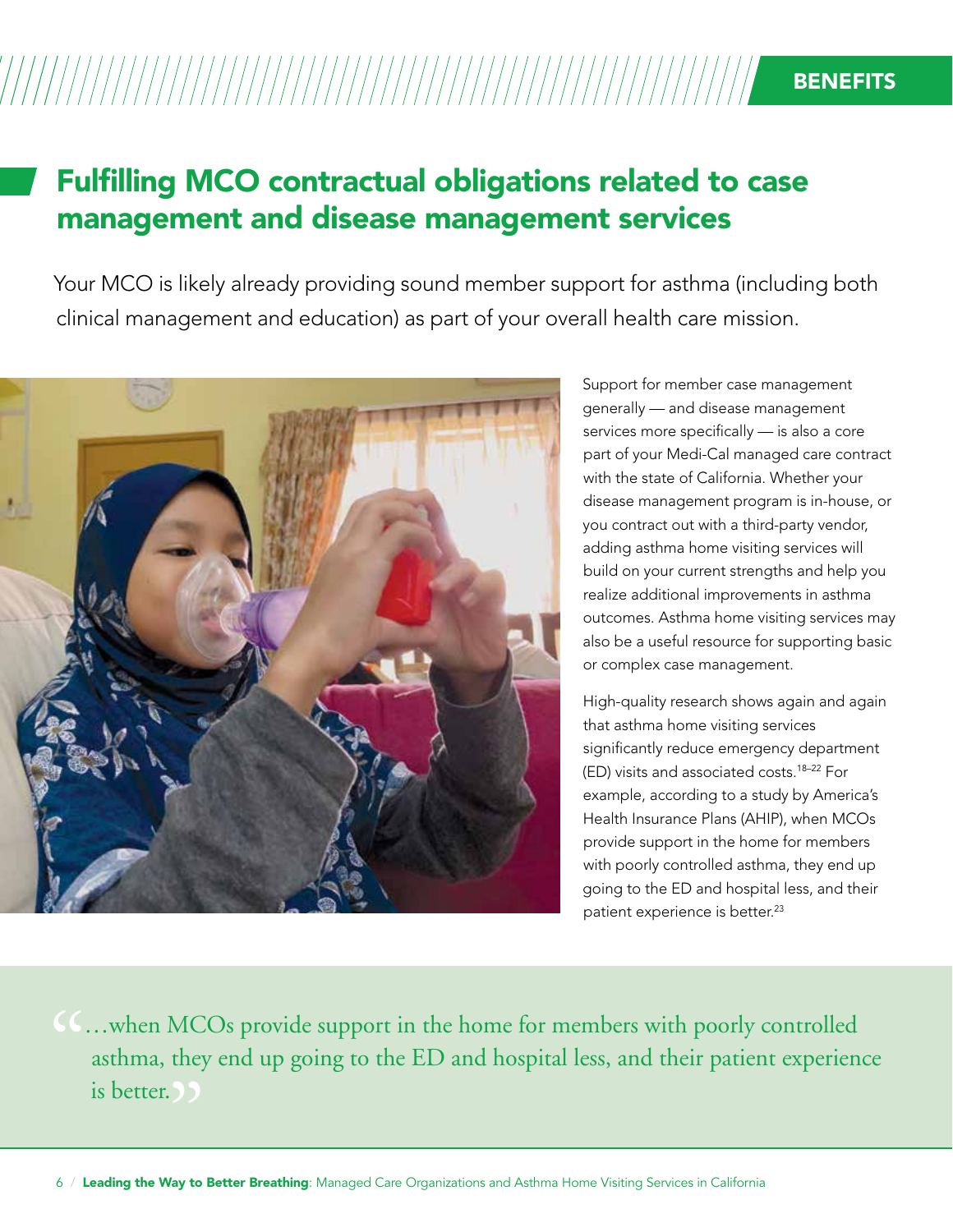# Quality improvement initiatives

As a managed care leader, you're involved in strengthening the quality of the care your organization delivers, whether it's changing the type of care delivered or delivering care in a more efficient manner. Given their proven record of success, asthma home visiting services can be an important tool to add to your quality improvement "toolbox."

### HEDIS Measures

The Healthcare Effectiveness Data and Information Set (HEDIS) is one of the health care sector's most common performance improvement resources. There are two HEDIS measures for asthma:

- 1. Medication Management for People with Asthma (MMA), which assesses the degree to which members with asthma stay on their medication during a treatment period, and
- 2. Asthma Medication Ratio (AMR), which assesses whether members are receiving the right ratio of controller medications to total asthma medications.

In California, the AMR is gaining institutional traction; recently the Department of Health Care Services updated its External Accountability Set to replace the MMA with the AMR, which is a better predictor of future asthma exacerbations.24–26

If your asthma HEDIS measures are below Minimum Performance Levels, or you're simply interested in making a solid score even higher, asthma home visiting services can help you get there. During asthma home visits, home visitors can reinforce key educational messages provided during the clinic visit. These include messages about the importance of following prescribed medication regimens. Additionally, home visitors often excel at identifying barriers to medication compliance and helping the families overcome those barriers. These services can improve the HEDIS outcomes.

### Member Satisfaction and the Consumer Assessment of Healthcare Providers and Systems Program (CAHPS)

Launched over twenty years ago, CAHPS serves as a national standard for measuring consumers' health plan experiences. CAHPS can provide valuable information for consumers, as a tool to navigate the health insurance landscape, and to managed care organizations interested in assessing their own performance.

Effectively implemented, members receiving asthma home visiting services often report high levels of satisfaction with the quality of care received.

For example, L.A. Care's Disease Management program offers its members asthma home visits through QueensCare Healthcare Centers. One five-year old member with asthma made tremendous progress after completing the home visiting program. At the time of the referral, his mother reported that he was newly diagnosed with asthma and had been to the emergency department

#### i CAHPS survey sample question

25. In the last 6 months, how often did customer service at your child's health plan give you the information or help you needed?

- 1 Never 2 Sometimes 3 Usually
- 4 Always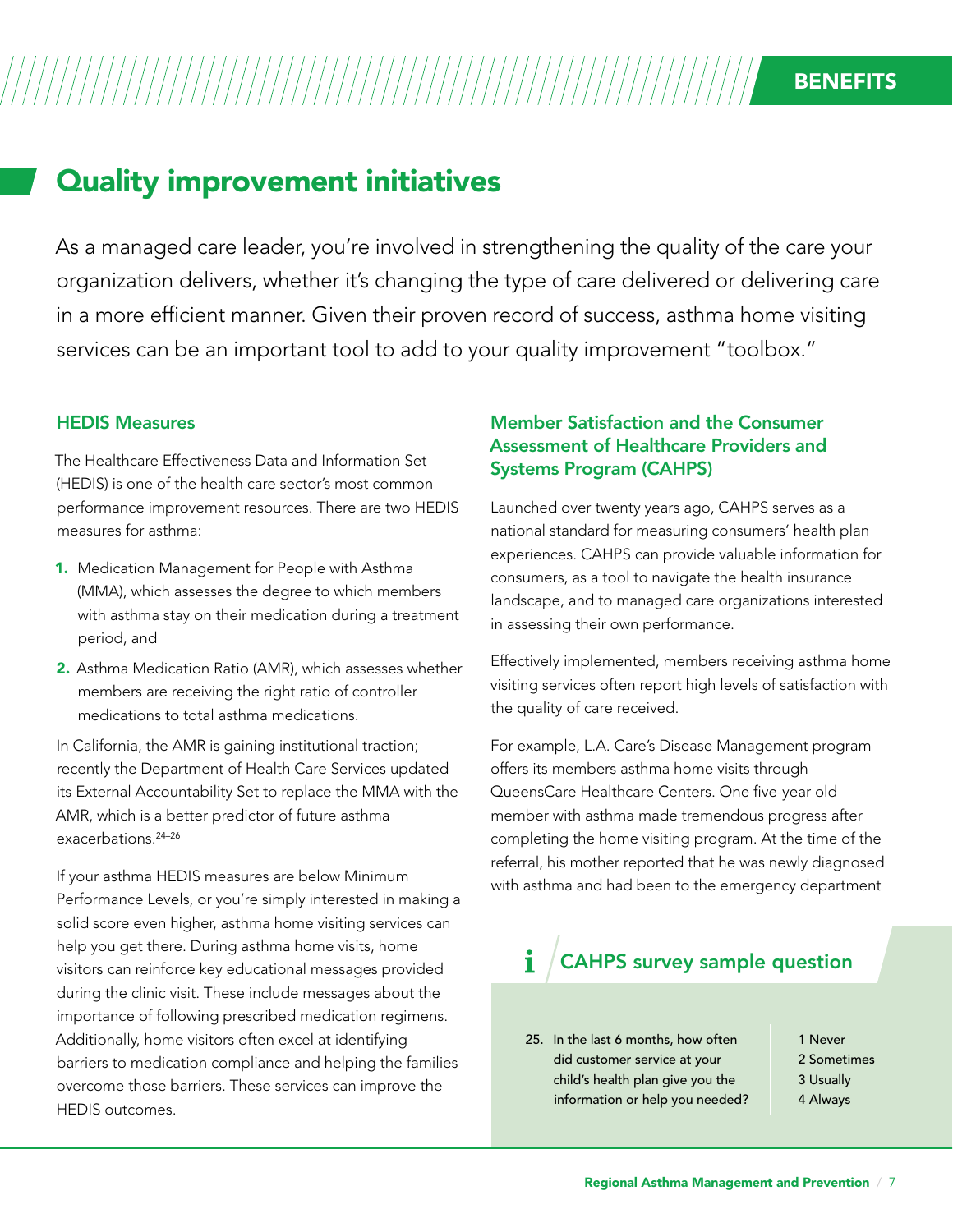### **BENEFITS**

I can actually say that my children are living a better life because of [the home visitor]. A resource like this can change your entire life. I  $\begin{bmatrix} C & 1 \\ 1 & 1 \end{bmatrix}$ 

can honestly say it really works. It really works.<br>
— Veona Rogers, client of Esperanza Community<br>
Housing Corporation's home visiting program — Veona Rogers, client of Esperanza Community Housing Corporation's home visiting program



and hospitalized several times over the past year. His mother was especially concerned because her son also has a diagnosis of autism and is unable to verbalize symptoms. His mother was unfamiliar with asthma symptoms and felt overwhelmed by the medications for her son. With the assistance of an asthma home visitor, she became familiar with her son's asthma triggers and symptoms. Her son's Asthma Control Test went from a very poorly controlled score of 13 at referral to a controlled score of 23 after completing the asthma home visits. Needless to say, the family was very satisfied with the asthma home visiting services they received.

Veona Rogers, a client from Esperanza Community Housing Corporation, another asthma home visiting program in Los Angeles, shares a similar story: "I can actually say that my children are living a better life because of [the home visitor]. A resource like this can change your entire life. I can honestly say it really works. It really works."

While there are many factors that go into CAHPS results, asthma home visiting services can help move the needle towards positive outcomes and member satisfaction in the health plan and the quality of its health care.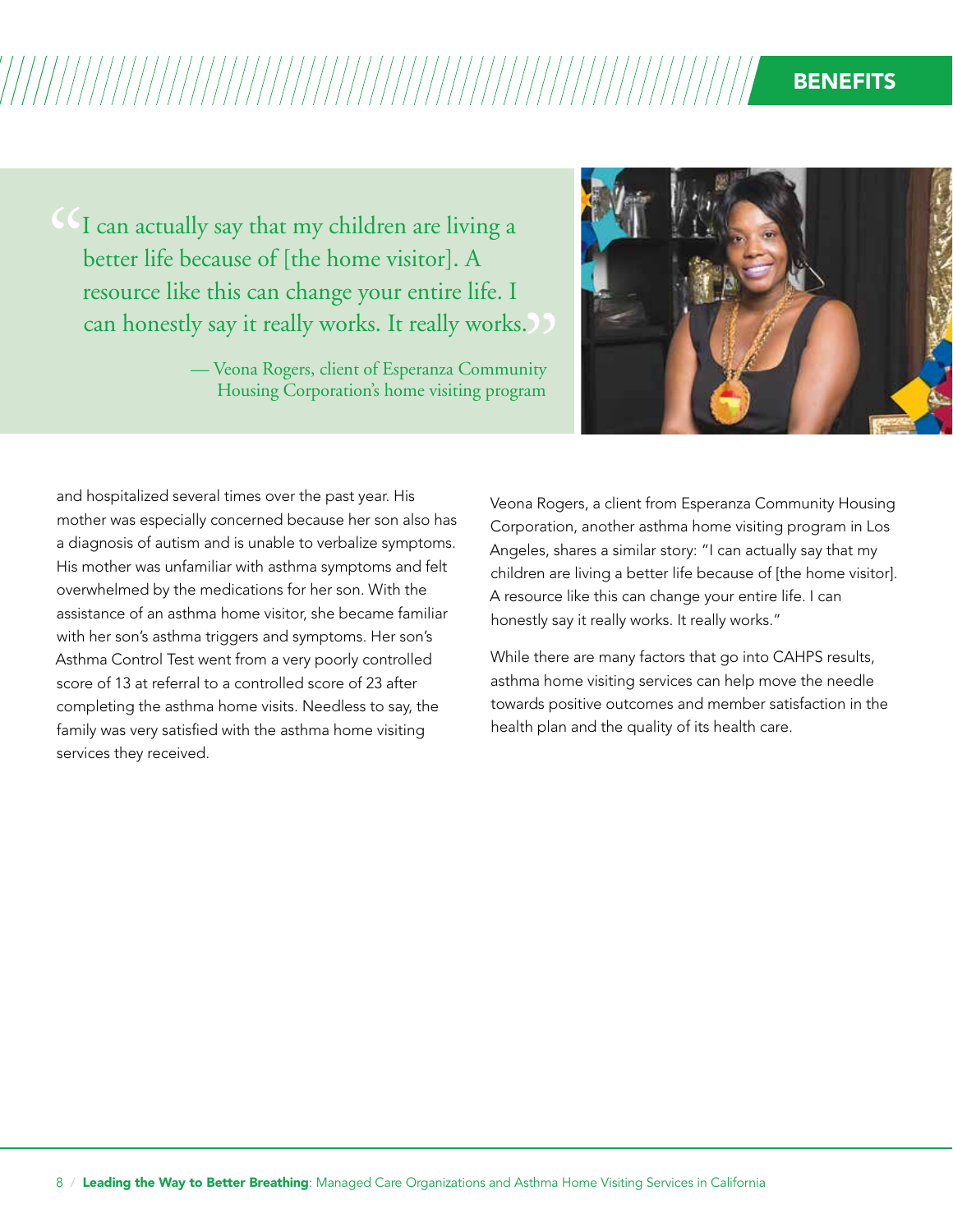# Achieving NCQA accreditation

In an increasingly competitive health care marketplace, more MCOs aim to distinguish themselves by achieving health plan accreditation from the National Committee for Quality Assurance (NCQA). If your MCO is pursuing NCQA accreditation, asthma home visiting services can help.

#### *PHM 1: PHM Strategy 113*

Specifically, asthma home visiting services can enhance several different components of NCQA's population health management (PHM) requirements. Below are some key excerpts from the *2018 HP Standards and Guidelines for the Accreditation of Health Plans* (the Standards).<sup>27</sup>

### PHM 1: PHM Strategy

As part of an MCO's comprehensive strategy for meeting the needs of its members, in Factor 1 of Element A: Strategy Description, there are four areas of focus. Asthma home visiting services can help address two of them (right).

For both areas of focus, asthma home visiting services can help demonstrate an MCO's comprehensive PHM strategy.

#### Managing members with

emerging risk: Among those diagnosed with asthma, there are different levels of risk; home visiting services are typically offered to those with the highest risk. Within the Standards, asthma is one of the examples provided for managing members with emerging risk.

#### Managing multiple chronic illnesses: Asthma can

present with a variety of comorbidities. For example, in California adults who have respiratory co-morbidities, such as COPD, are also significantly less likely to have well controlled asthma (35.5%) than those who do not have respiratory comorbidities (60.6%).28

- Programs or services: Community flu clinics, e-mail and mail reminders, radio and TV advertisement reminding public to receive vaccine.
- Goal: 10 percent of targeted population reports meeting self-determined weight-loss goal.
	- Targeted population: Members with BMI 27 or above enrolled in wellness program.
- Programs or services: Wellness program focusing on weight management.

#### *Managing members with emerging risk*

- Goal: Lower or maintain HbA1c control <8.0% rate by 2 percent compared to baseline.
	- Targeted population:
	- § Members discovered at risk for diabetes during predictive analysis. § Members with controlled diabetes.
	- Programs or services: Diabetes management program.
- Goal: Improve asthma medication ratio (total rate) by 3 percent compared to baseline.
	- Targeted population: Diagnosed asthmatic members 18–64 years of age with at least one outpatient visit in the prior year.
	- Programs or services: Condition management program.

#### *Patient safety*

- Goal: Improve the safety of high-alert medications.
	- Targeted population: Members who are prescribed high-alert medications and receive home health care.
	- Activity: Collaborate with community-based organizations to complete medication reconciliation during home visits.

*Outcomes across settings*

- Goal: Reduce 30-day readmission rate after hospital stay (all causes) of three days or more by 2 percentage points compared to baseline.
- Targeted population: Members admitted through the emergency department who remain in the hospital for three days or more.
- Program or services: Organization-based case manager conducts follow-up interview post-stay to coordinate needed care.
- Activity: Collaborate with network hospitals to develop and implement a discharge planning process.

#### *Managing multiple chronic illnesses*

- Goal: Reduce ED visits in target population by 3 percentage points in 12 months. – Targeted population: Members with uncontrolled diabetes and cardiac episodes that led to hospital stay of two days or more.
	- Programs or services: Complex case management.
- Goal: Improve antidepressant medication adherence rate.
- Targeted population: Members with multiple behavioral health diagnoses, including severe depression, who lack access to behavioral health specialists. – Programs or services: Complex case management with behavioral health
- telehealth counseling component.

*Factor 3:* **Activities that are not direct member interventions**

- Data and information sharing with practitioners.
- Interactions and integration with delivery systems (e.g., contracting with accountable care organizations).
- Providing technology support to or integrating with patient-centered medical homes.

**Effective for Surveys Beginning On or After July 1, 2018** *2018 HP Standards and Guidelines*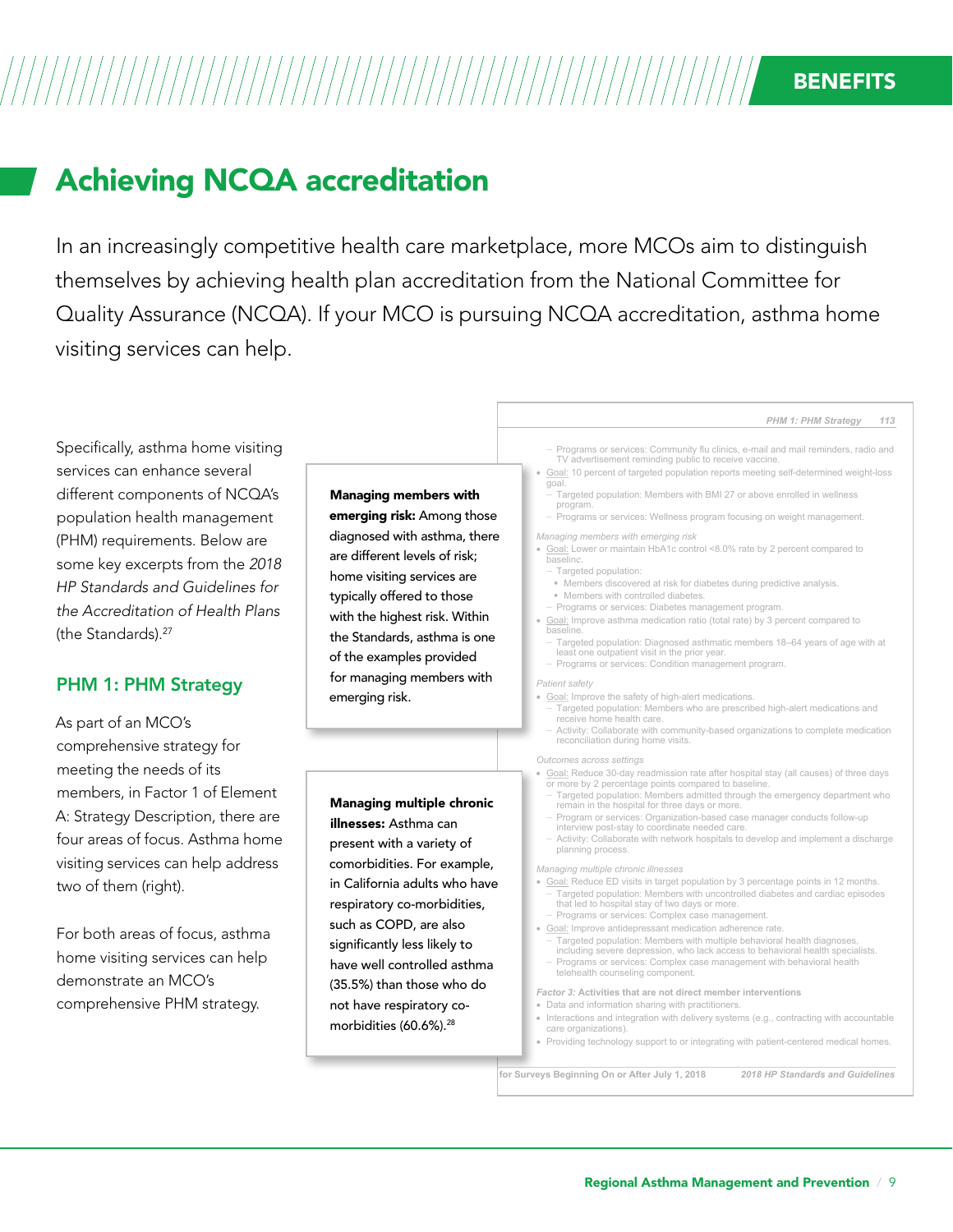### **BENEFITS**

#### PHM 2: Population Identification

Examples:

need.

Asthma home visiting services can also help MCOs to assess the needs of its population and determine actionable categories for appropriate interventions. Specifically, these services can help MCOs review community resources for integration into program offerings to address member needs. From Element C: Activities and Resources:

> **Scope of review** Factor 3: Community resources: The organization connects members with community resources or promotes community programs. Integrating community resources indicates that the organization actively and appropriately responds to members' needs. Community resources correlate with member needs

discovered during the population assessment. Actively responding to member needs is more than posting a list of resources on the organization's website; active response includes referral services and helping members access community resources.

• Social workers or other community health workers that contact members to connect them with

• Referrals to community resources based on member

appropriate community resources.

#### *120 PHM 2: Population Identification*

#### **Element C: Activities and Resources—***—Refer to Appendix 1 for points*

- **The organization annually uses the population assessment to:**
- **1. Review and update its PHM activities to address member needs.**
- **2. Review and update its PHM resources to address member needs.**
- **3. Review community resources for integration into program offerings to address member needs.**

| Scoring | 100%                                          | 80%                  | 50%                                       | 20%                                      | $0\%$                                     |
|---------|-----------------------------------------------|----------------------|-------------------------------------------|------------------------------------------|-------------------------------------------|
|         | The<br>organization<br>meets all 3<br>factors | No scoring<br>option | The<br>organization<br>meets 2<br>factors | The<br>organization<br>meets 1<br>factor | The<br>organization<br>meets 0<br>factors |

Data source Documented process, Reports, Materials

*This element applies to Interim Surveys, First Surveys and Renewal Surveys.* 

*For Interim Surveys:* NCQA reviews the organization's policies and procedures. *For First and Renewal Surveys:* NCQA reviews committee minutes or similar documents showing process and resource review and updates.

*For Interim Surveys, First Surveys, and Renewal Surveys:* Prior to the survey date.

#### **Explanation** *Factors 1, 2:* **PHM activities and resources**

The organization uses assessment results to review and update its PHM structure, strategy (including programs, services, activities) and resources (e.g., staffing ratios, clinical qualifications, job training, external resource needs and contacts, cultural competency) to meet member needs.

#### *Factor 3:* **Community resources**

The organization connects members with community resources or promotes community programs. Integrating community resources indicates that the organization actively and appropriately responds to members' needs. Community resources correlate with member needs discovered during the population assessment.

Actively responding to member needs is more than posting a list of resources on the organization's website; active response includes referral services and helping members access community resources.

#### **Examples Community resources and programs**

- Population assessment determines a high population of elderly members without social supports. The organization partners with the Area Agency on Aging to help with transportation and meal delivery.
- Connect at-risk members with shelters.
- Connect food-insecure members with food security programs or sponsor community gardens.
- **2018 HP Standards and Guidelines and Guidelines and Guidelines Beginning On or After July 1, 2018** • Sponsor or set up fresh food markets in communities lacking access to fresh produce.
	- Participate as a community partner in healthy community planning.
	- Partner with community organizations promoting healthy behavior learning opportunities (e.g., nutritional classes at local supermarkets, free fitness classes).
	- Support community improvement activities by attending planning meetings or sponsoring improvement activities and efforts.

*This element applies to Interim Surveys, First Surveys and Renewal Surveys.* 

- Social workers or other community health workers that contact members to connect them with appropriate community resources.
- Referrals to community resources based on member need.
- Discounts to health clubs or fitness classes.

Local public health departments or community-based organizations offering asthma home visiting services would likely jump **Scoring 100% 80% 50% 20% 0%** offer asthma home visiting services in-house, you can still identify and refer to additional community resources. For example, staff with Contra Costa Health Plan's home visiting program provide referrals to the County's weatherization program. at the chance to create connections with MCOs to increase access to these services. For those cases where MCOs already

**Scope of**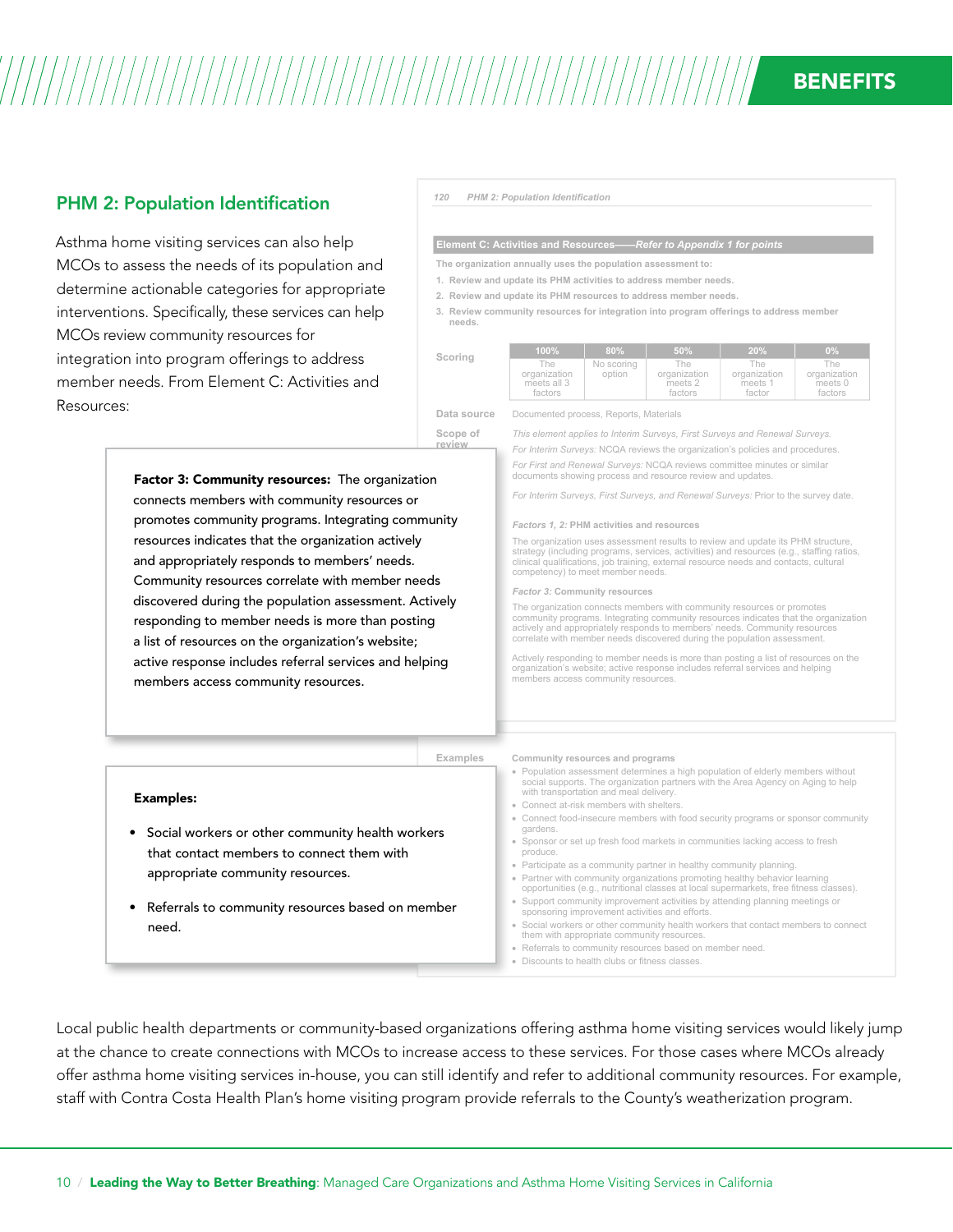### PHM 5: Complex Case Management

One factor in Element C of the Complex Case Management Standard requires MCOs to assess and respond to a members' social determinants of health — those social, environmental and economic conditions that affect health, well-being, and capacity to follow a care plan. Typically,

asthma home visiting services identify and help remediate any environmental triggers contributing to a member's poorly controlled asthma. Home visitors also connect the member to other community-based resources — such as legal aid services to help tenants correct housing code problems caused by landlords — that can affect health.

*PHM 5: Complex Case Management 149 Factor 4:* **Initial assessment of behavioral health status**  Complex case management policies and procedures specify the process for assessing Ith status, including: functions: ember's ability to communicate and understand instructions. ember's ability to process information about an illness. ealth conditions. e use disorders. *Factor 5:* **Initial assessment of social determinants of health** management policies and procedures specify the process for assessing ants of health, which are economic and social conditions that affect a ealth, functioning and quality-of-life outcomes and risks that may affect ility to meet case management goals. *Factor 6:* **Initial assessment of life-planning activities**  Complex case management policies and procedures specify the process for assessing whether members have completed life-planning activities such as wills, living wills or advance directives, health care powers of attorney and Medical or Physician Orders of Life-Sustaining Treatment (MOLST or POLST) forms. If a member does not have expressed life-planning instructions on record, during the first contact the case manager determines if life-planning instructions are appropriate. If they are not, the case manager records the reason in the member's file. Providing life-planning information (e.g., brochure, pamphlet) to all members in case management meets the intent of this factor. *Factor 7:* **Evaluation of cultural and linguistic needs**  Complex case management policies and procedures specify a process for assessing culture and language to identify potential barriers to effective communication or care and acceptability of specific treatments. It should include consideration of cultural health beliefs and practices, preferred languages, health literacy and other communication needs. Factor 5: Initial assessment of social determinants of health: Complex case management policies and procedures specify the process for assessing social determinants of health, which are economic and social conditions that affect a wide range of health, functioning and quality-of-life outcomes and risks that may affect a member's ability to meet case management goals.

**Effective for Surveys Beginning On or After July 1, 2018** *2018 HP Standards and Guidelines* The asthma home visiting program provides evidence of compliance with several NCQA Accreditation standards, especially Population Health Management Strategy. It helps us meet two of the four required areas in that section: managing members with emerging risk and managing multiple chronic illnesses. The program should also improve the scores on the two HEDIS asthma measures, giving us more points toward the Accreditation score. "

— Kevin Drury, Director of Quality, Contra Costa Health Plan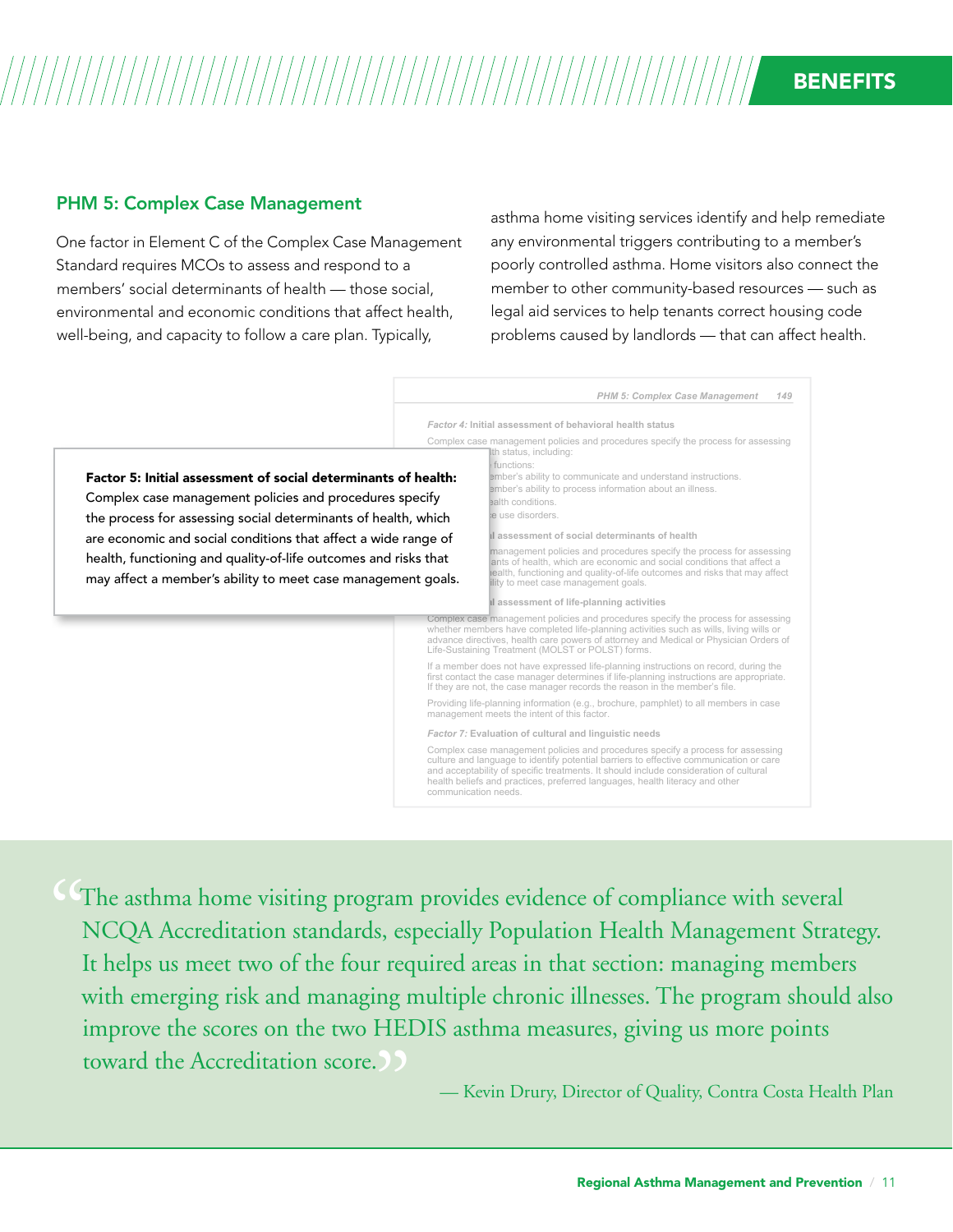# Fostering positive perceptions in your community

There is something meaningful about "meeting people where they are." It generates trust and makes relationships more productive.

Asthma home visiting services can literally and figuratively embody the best of meeting people where they are: by entering a member's home, seeing what the family's day-today environment is like, and providing much needed help and support, an MCO representative can establish trust and rapport that's hard to replicate in other settings.

Not only does this trust and rapport have positive outcomes for the member, but it has positive outcomes for the MCO as well. Beyond improving the health of the members and reducing member costs, asthma home visiting services can improve community relations and strengthen local connections.

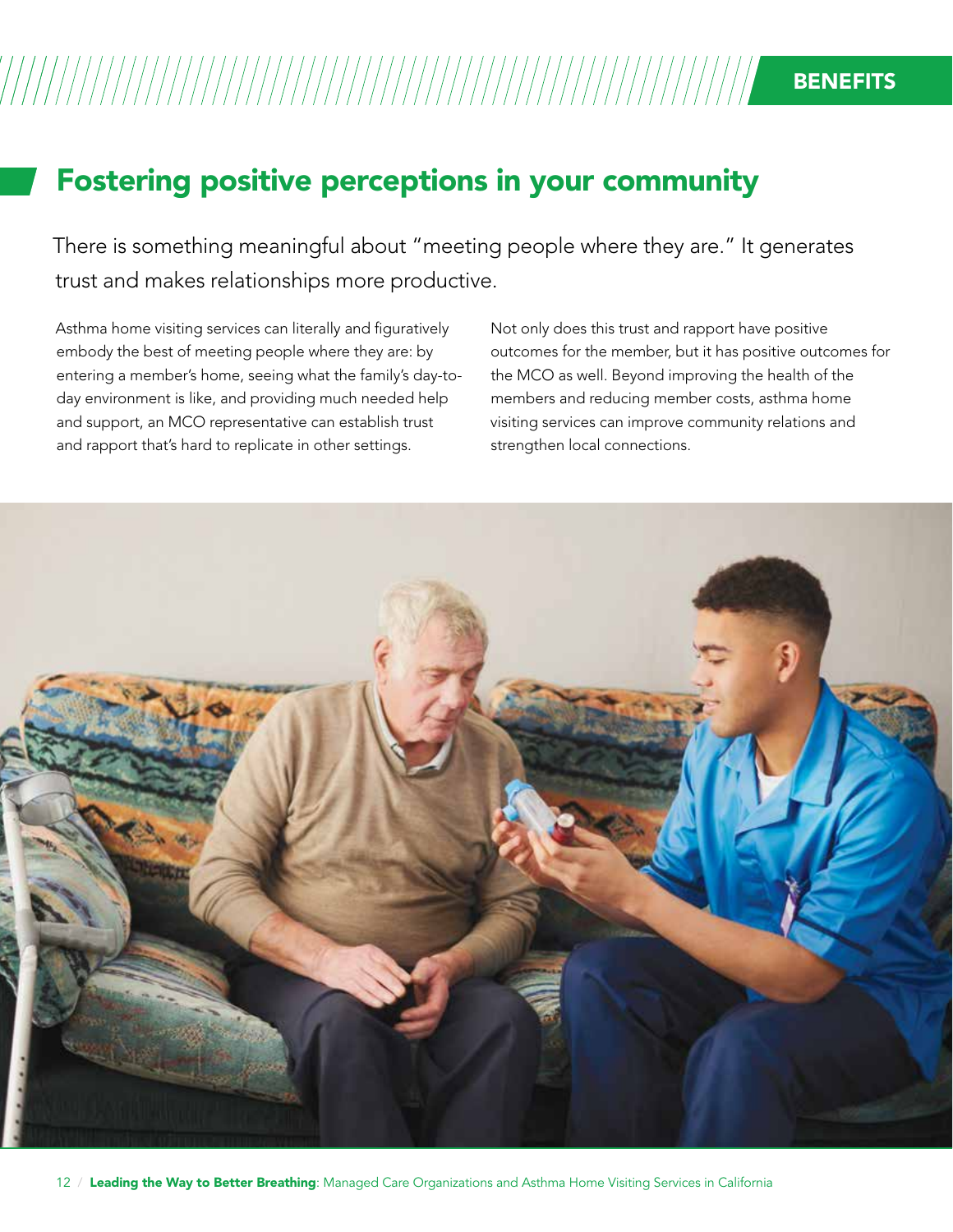# Help align MCOs with health care trends

Asthma home visiting services are not a new intervention, yet in many ways they provide leading-edge care.

Providing these services can help your MCO get ahead of the curve on growing needs and better align with a variety of today's health care trends. Here are just a few:

- **> Prevention:** Research demonstrates asthma home visiting services help keep members from utilizing more intensive and costly health care services such as urgent care, emergency department visits and hospitalizations.29–33 In this era of limited health care dollars, prevention is key.
- $\blacktriangleright$  Social and environmental conditions: The health care sector is shifting its services to account for the fact that social and environmental conditions facing individuals and families — the social determinants of health — have as much if not more effect on health than medical care. By assessing and helping to improve members' living conditions, asthma home visiting services can promote healthy environments.
- > Health equity: Across the health care field, it's a growing priority to not just improve the health outcomes of a population, but to also close gaps between different groups. Asthma home visiting services can play a key role in reducing disparities.



Created by the de Beaumont Foundation and Trust for America's Health, 2019

Providing asthma home visiting services can help your MCO get ahead of the curve " on growing needs and better align itself with a variety of today's health care trends.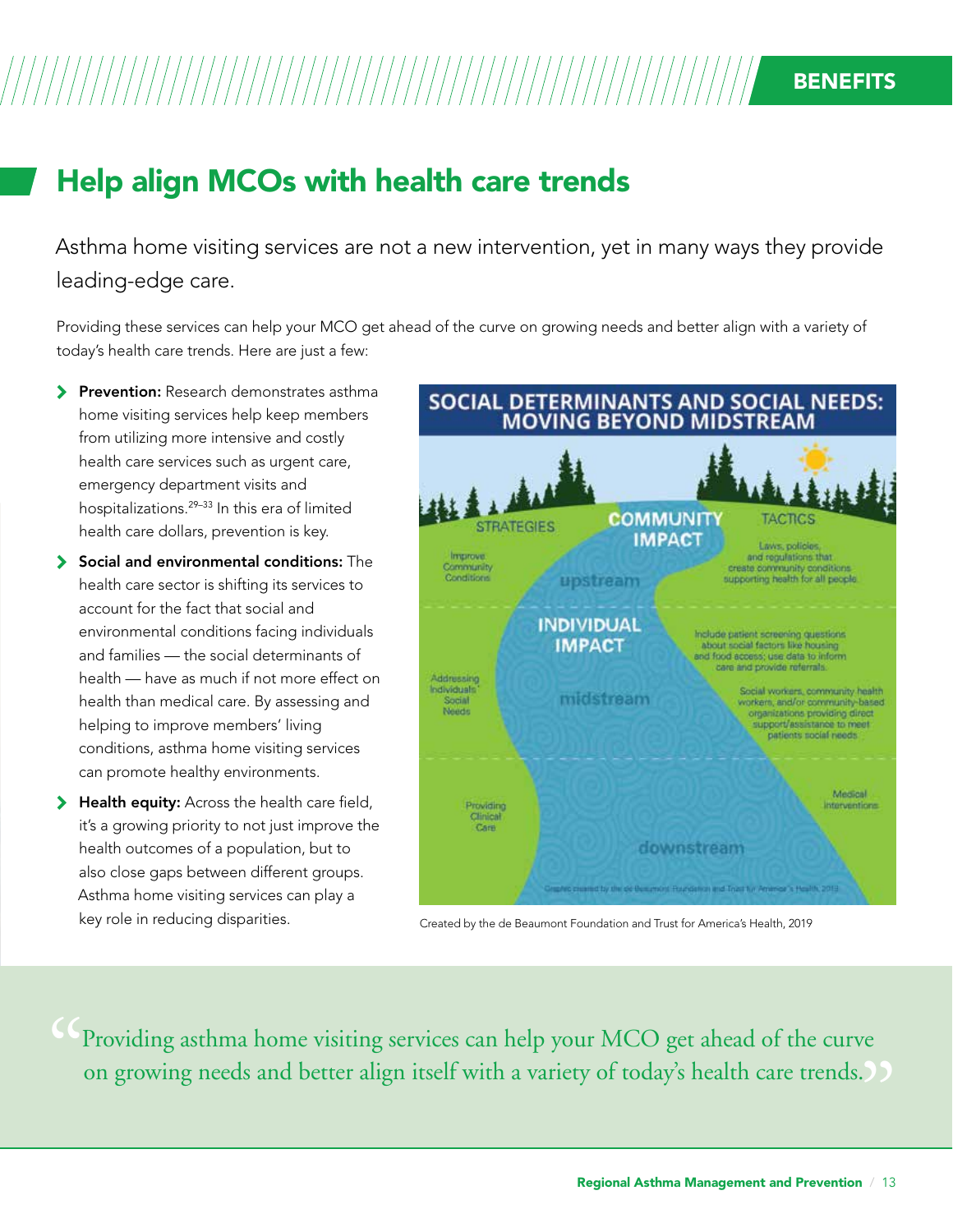## Targeted enrollment for maximum benefits

Asthma home visiting services aren't necessary for all people with asthma; offering them strategically is an important way to maximize the benefits to your members and your MCO. Given the research-based health improvements and cost benefits, targeting those with poorly controlled asthma is the place to start.

While the national guidelines for asthma clinical management don't provide a ready-to-use definition of poorly controlled asthma, examples from across the clinical field demonstrate some clear trends. Asthma home visiting programs often select some of the following criteria; a member qualifies for the service when meeting any one of the following:

- 7 An asthma-related emergency department visit in the past 6 or 12 months;
- > An asthma-related hospitalization in the past 6 or 12 months;
- 7 Two asthma-related urgent care visits in the past 6 or 12 months;
- > A score of 19 or lower on the Asthma Control Test, a validated patient questionnaire used to assess control; and/or
- 7 Inhaled beta-agonist to anti-inflammatory ratio of 5:1 or greater.

Asthma home visiting services are best matched to the highest utilizers — both because these members are in the greatest need of the services, and because it will help your MCO realize the greatest cost savings.

As for *how* to identify members with poorly controlled asthma, you may have in-house data management expertise that can assist you. There are also resources from the field that may help you move forward quickly. For example, the National Center for Healthy Housing (NCHH) offers a factsheet, *Client Identification and Eligibility: Sample Report Specifications to Identify Eligible Clients*. <sup>34</sup> Among other things, it contains a real-world example of report specifications developed by a health plan to identify members who would benefit from being part of a pilot program to provide home-based asthma services. Your specific needs and access to specific types of information will likely vary, but getting a glimpse into how others have structured a process to identify potential clients can be a useful reference as you work through your own.

Targeted enrollment can also help you set the stage for any outcome measurement you may want to track. There are several indicators MCOs can use to monitor the impact of their expanded services, from health outcome improvements to health care utilization decreases to improved beneficiary quality of life. While your MCO likely has evaluation expertise in-house, you can also rely on external resources like *Building Systems to Support Home-Based Asthma Services*, an eLearning and technical assistance platform produced by NCHH, which includes an evaluation module.



Need additional assistance? Reach out to us! Call 510-285-5711 or email: info@rampasthma.org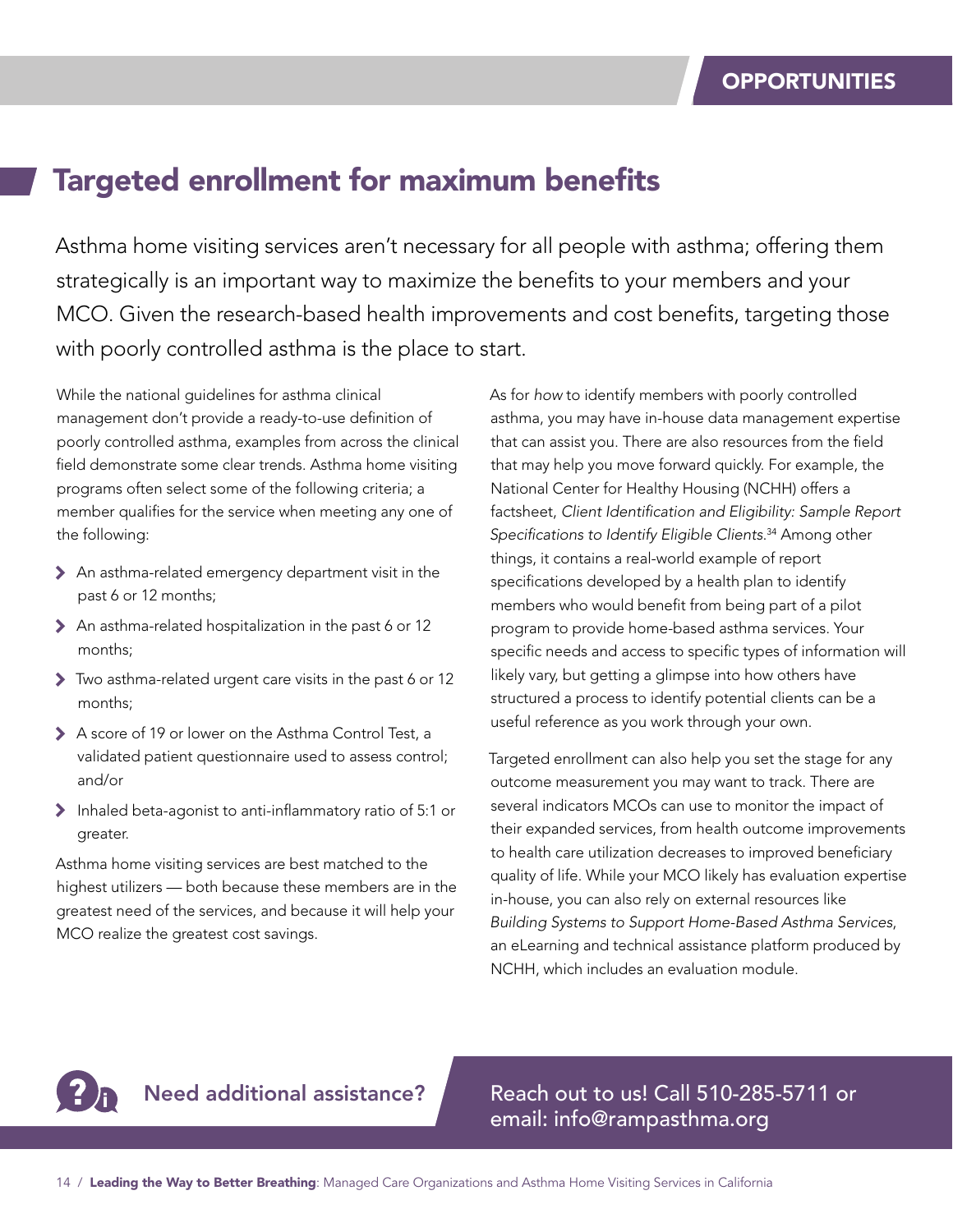### **OPPORTUNITIES**

# Diverse models for program structure and design

There is no "one size fits all" approach to structuring and implementing asthma home visiting services.

Rather, there are many different program models, giving MCOs a great deal of flexibility for determining how to best accommodate needs of members, quality assurance, staffing capabilities, community partnerships and cost considerations.

For a deeper dive, the U.S. Environmental Protection Agency's *Implementing an Asthma Home Visit Program: 10 Steps To Help Health Plans Get Started*35 is an excellent resource; below is a quick recap of some typical considerations.

Some MCOs may prefer to build a new asthma-specific program in-house. Others may opt to take an existing home visiting program focused on other topics and build on its established infrastructure by adding asthma. Still other MCOs may decide to connect with external partners such as clinics, community-based organizations, public health departments or other third-party vendors to provide the services.

Help is out there: California benefits from an array of asthma home visiting

 $P_{Q}$ 

programs serving communities in Southern California, the Central Valley and the Bay Area. Some have extensive  $\overline{Q}$ experience working  $\mathbf{o}$ with MCO<sub>s</sub>.  $\sqrt{2}$ 

Regardless of the approach your MCO takes, you'll expand the number of valuable resources available to your members.



Much like program structure, MCOs can also lean on ready-to-go resources to determine the nuts and bolts of program design. Of course, you'll tailor your program to meet your own needs, but that likely means making small tweaks to existing resources rather than reinventing the wheel. There are already a number

of standardized and tested tools and materials you can take advantage of. The EPA's 10 Steps guide mentioned above is one such example. Another is *Building Systems to Support Home-Based Asthma Services*, an eLearning and technical assistance platform produced by the National Center for Healthy Housing. The platform provides video modules and a wide range of easy-to-access technical assistance tools.<sup>36</sup>

Last but most certainly not least, any asthma home visiting service you provide to your members — no matter how it's structured or designed — can also rely on the resources and expertise that may already be on the ground. For example, tough environmental trigger remediation problems uncovered by a home visit may be too difficult for an MCO's program to handle; when that's the case, county healthy housing programs may be able to step in. Similarly, sometimes MCOs may find it useful to tap into groups like local medical foundations and hospital community benefit programs to help provide a more complete range of home visiting equipment and supplies such as mattress covers and HEPA vacuums.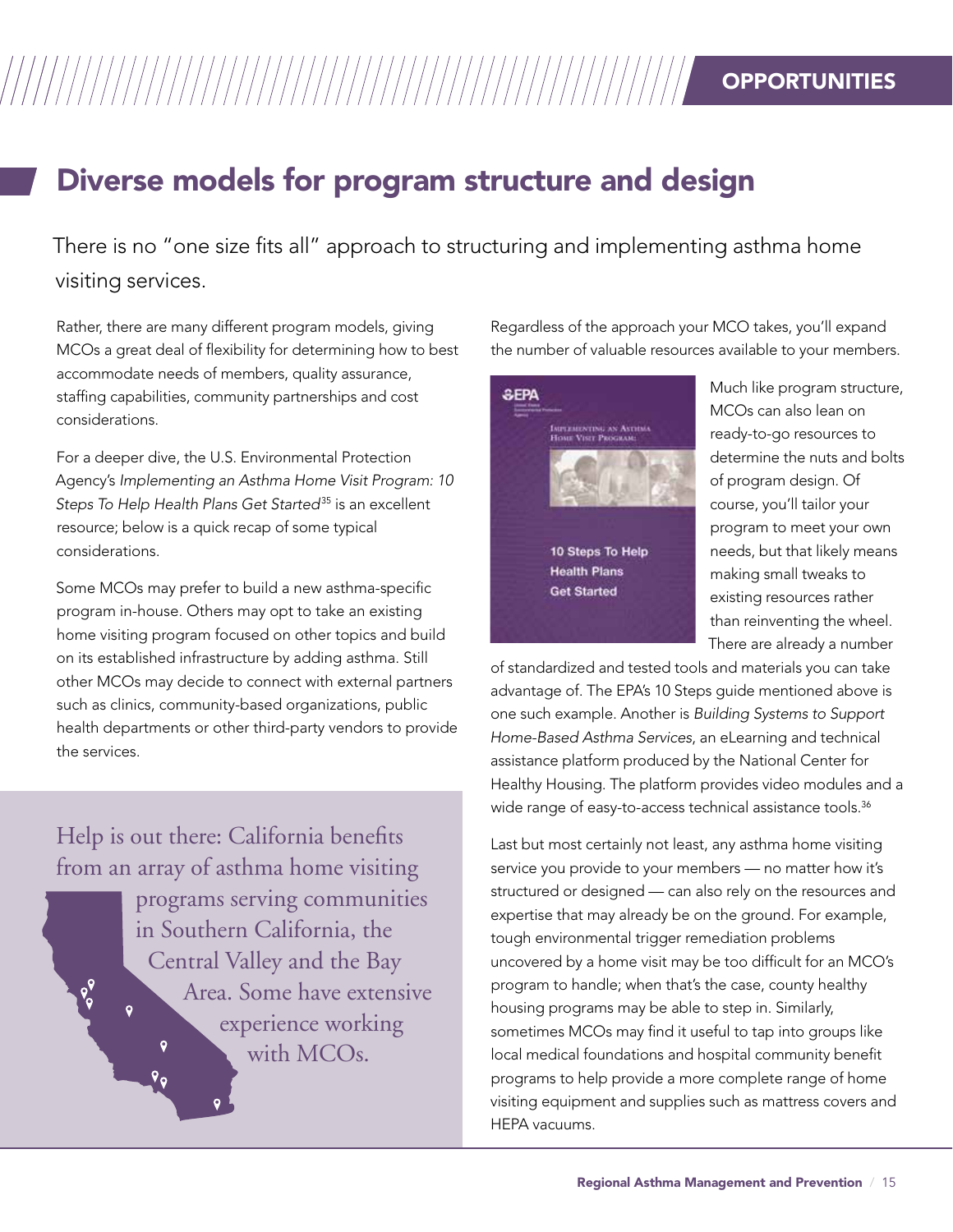### **OPPORTUNITIES**

# Workforce options and resources

Regardless of which program structure you use, there's a good chance your MCO will want to take advantage of resources related to developing the workforce that will ultimately deliver the services.

Asthma home visiting services have traditionally relied heavily on qualified, non-licensed professionals to deliver anywhere from some to all of the support to members.

Of course, the mix of professionals is ultimately up to you. Some services are staffed fully by licensed providers like nurses, who manage cases including conducting home visits. More commonplace are services where home visiting staff have clear connections to licensed practitioners (e.g., often as supervisors) but are themselves non-licensed. The use of qualified, non-licensed staffing configurations seen in the field is typically a function of multiple factors including costs — licensed staff are simply more expensive — or needing extremely high levels of cultural familiarity and expertise to connect with a variety of populations.

There are several resources you can take advantage of to quickly help staff build the requisite skills to provide effective services. Here are just a few:

7 California Breathing, a program of the California Department of Public Health, runs the Asthma Management Academy, which is a curriculum that meets the unique needs of non-licensed members of the asthma care team. These include community health workers, *promotoras de salud*, health or patient advocates, and others with trusted relationships who visit the homes of those in underserved areas. CDPH is



offering the AsMA curriculum as a series of in-person training modules for these valued members of the asthma care team. See [https://www.cdph.ca.gov/Programs/](https://www.cdph.ca.gov/Programs/CCDPHP/DEODC/EHIB/CPE/Pages/Asma.aspx) [CCDPHP/DEODC/EHIB/CPE/Pages/Asma.aspx](https://www.cdph.ca.gov/Programs/CCDPHP/DEODC/EHIB/CPE/Pages/Asma.aspx) for more details.

- 7 The Association of Asthma Educators (AAE), a national organization developed to strengthen the asthma educator workforce, offers a variety of trainings and resources. Classes include preparatory sessions for those reading for the Certified Asthma Educator exam, as well as more introductory trainings for community health workers. See <https://www.asthmaeducators.org/> for more.
- The Asthma Community Network has resource banks, including Community Health Worker (CHW) Training Programs. This tool was designed to help you find existing training options for CHWs in your community and nationally. For more information, visit [www.](www.asthmacommunitynetwork.org/chw_programs) [asthmacommunitynetwork.org/chw\\_programs](www.asthmacommunitynetwork.org/chw_programs).
- 7 Many community colleges in California are excellent pipelines for the health education workforce. For example, City College of San Francisco offers a Community Health Worker Certificate Program. Loma Linda University also trains Community Health Workers. Community colleges in your area may be able to offer trainings and services to meet your own needs.
- 7 Non-profit organizations are another source of training support. As just two examples, Vision y Compromiso and Esperanza Community Housing Corporation offer a wide range of training and capacity building support services for CHWs/*promotoras de salud*. 37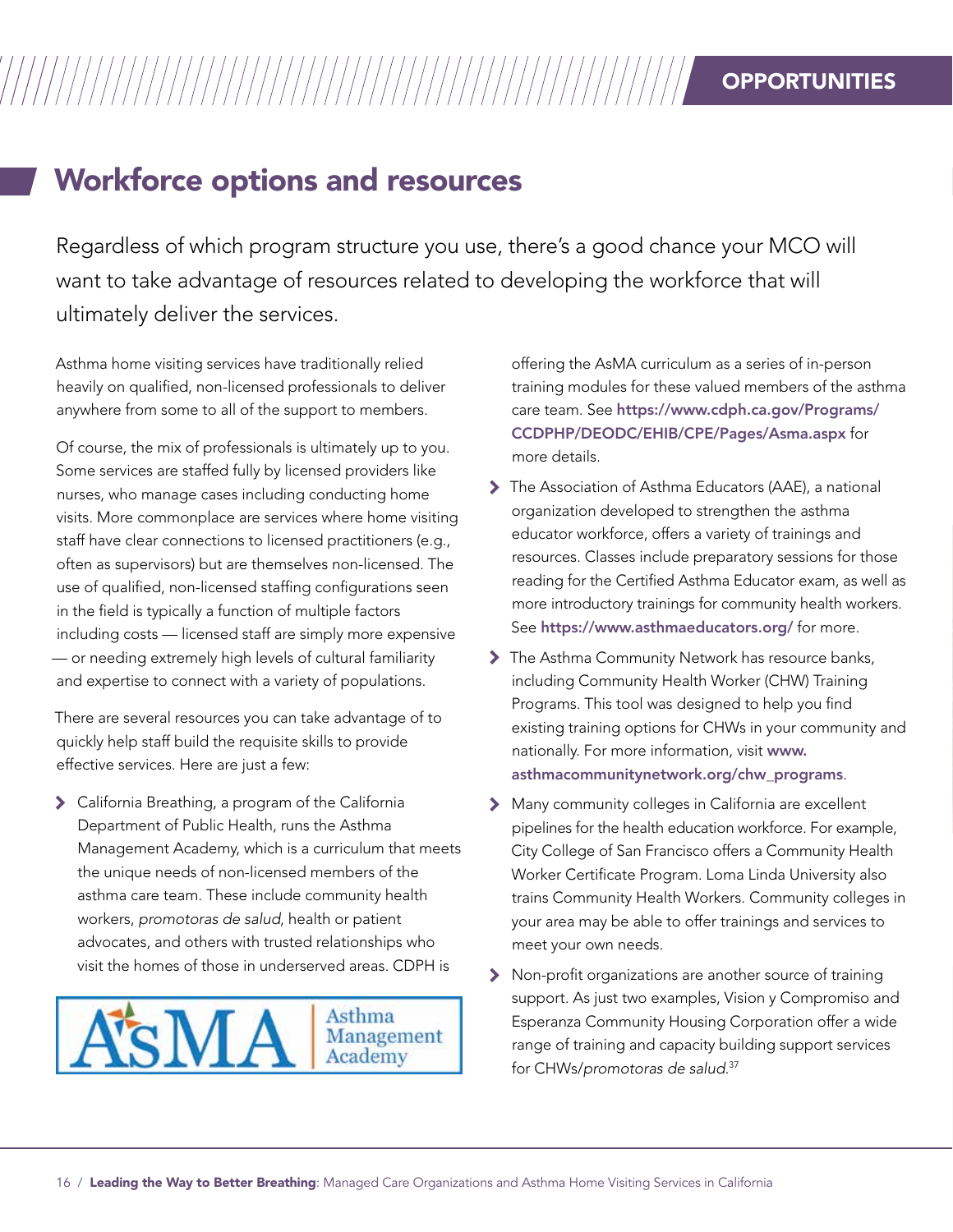# Future policy and financing supports

As described throughout this document, MCOs can support asthma home visiting services now, and some MCOs in California are already doing so.

There are also some exciting new opportunities on the horizon. RAMP and the California Asthma Financing Workgroup, a diverse set of stakeholders including home visiting program leaders, health care advocates and medical providers, are helping to implement policy changes to make it even easier for MCOs to provide asthma home visiting services to members with poorly controlled asthma.



California Senator Melissa Hurtado (right) introduces legislation to expand asthma home visiting services to low-income families.

Currently Medi-Cal doesn't reimburse for asthma home visits provided by non-licensed professionals, but help is on the way. Specifically, the FY 2019–2020 budget makes a one-time \$15 million appropriation for asthma-related environmental mitigation, education, and diseasemanagement services. For up to date details about implementation, please visit <www.rampasthma.org>.

In the meantime, MCOs do have some options to support asthma home visiting services. For instance, MCOs can use funding from their administrative — rather than medical budgets — to support home visitors. Additionally, MCOs may have already-funded internal staff (e.g., disease management staff) with capacity to take on home visits for members with the highest need.

More broadly, the outlook on prevention-oriented health care in California is looking bright. For example, Medi-Cal is currently implementing its Health Homes Program (HHP), which, through managed care plans, offers additional education and community support for members with complex chronic conditions, including asthma. Similarly, Medi-Cal's Whole Person Care Pilot program can provide housing supports to members with some of the toughest physical and behavioral challenges.

CRAMP and our partners are working toward policy changes to make it even easier<br>for MCOs to provide asthma home visiting services to members with poorly<br>controlled asthma. for MCOs to provide asthma home visiting services to members with poorly controlled asthma.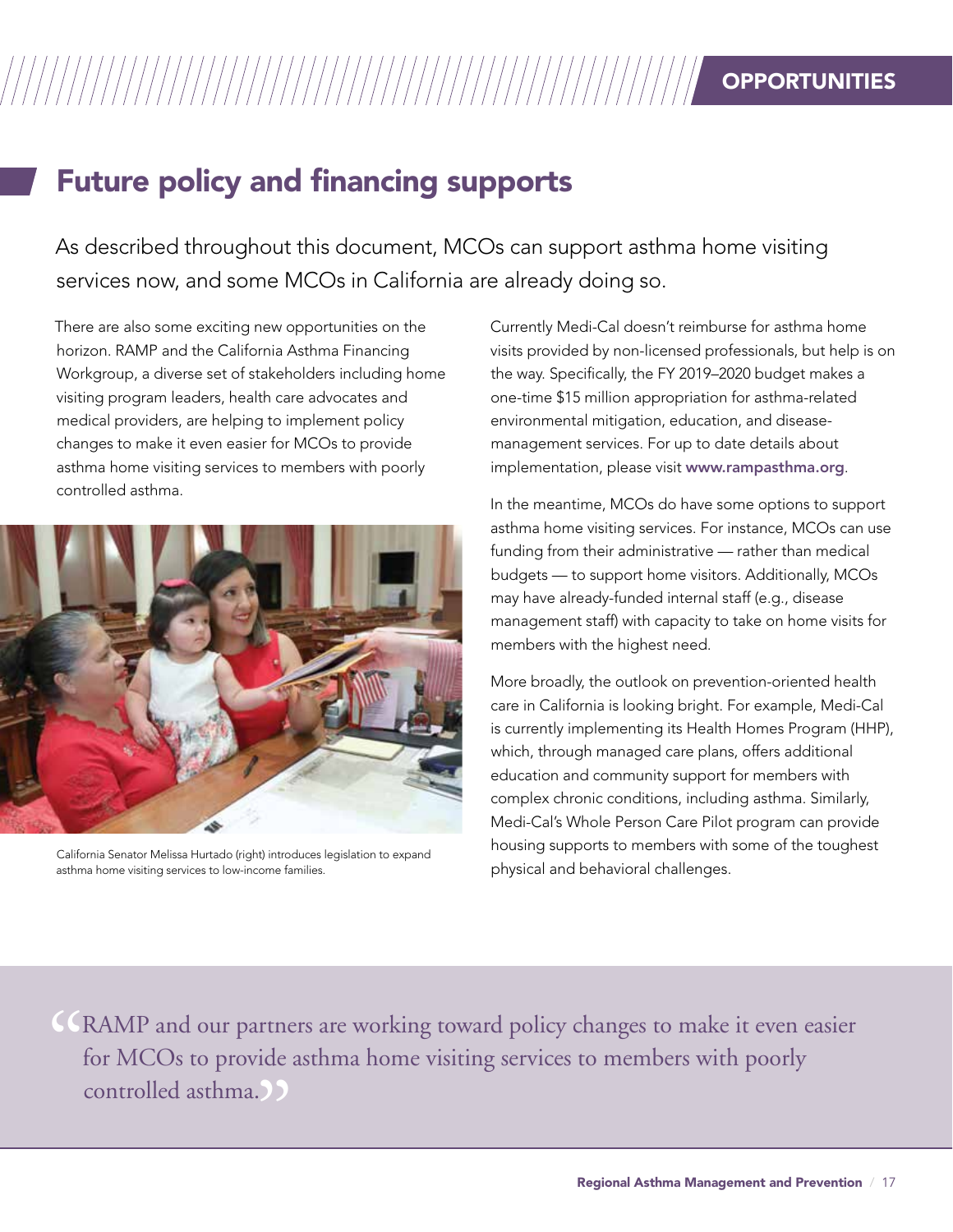## **OPPORTUNITIES**

# Support to help MCOs move forward

If the idea of your MCO supporting asthma home visiting programs sounds daunting, don't worry: it's likely not as complicated as it sounds.

More importantly, if you have a question about how to support, implement or otherwise operationalize these services, the answer is likely close by. Asthma home visiting services are not a new idea, and technical assistance is available through a wide range of different options.

Here are some "tip of the iceberg" examples:

- 7 The U.S. Environmental Protection Agency has a how-to guide specifically for MCOs. *Implementing an Asthma Home Visit Program: 10 Steps to Help Health Plans Get Started*, provides helpful, nuts and bolts-level details for this work. [https://www.epa.gov/sites/production/](https://www.epa.gov/sites/production/files/2013-08/documents/implementing_an_asthma_home_visit_program.pdf) [files/2013-08/documents/implementing\\_an\\_asthma\\_](https://www.epa.gov/sites/production/files/2013-08/documents/implementing_an_asthma_home_visit_program.pdf) [home\\_visit\\_program.pdf](https://www.epa.gov/sites/production/files/2013-08/documents/implementing_an_asthma_home_visit_program.pdf)
- > The National Center for Healthy Housing has an extensive set of online resources available free of charge including eLearning



modules — as part of its *Building Systems to Sustain Home-Based Asthma Services* program. [https://nchh.org/](https://nchh.org/tools-and-data/financing-and-funding/building-systems-to-sustain-home-based-asthma-services/) [tools-and-data/financing-and-funding/building](https://nchh.org/tools-and-data/financing-and-funding/building-systems-to-sustain-home-based-asthma-services/)[systems-to-sustain-home-based-asthma-services](https://nchh.org/tools-and-data/financing-and-funding/building-systems-to-sustain-home-based-asthma-services/)



- 7 America's Health Insurance Plans (AHIP) published case studies and strategies to support MCOs in this work. *Next Generation Asthma Care: Integrating Clinical and Environmental Strategies to Improve Asthma Outcomes* is a useful overview. [https://www.ahip.org/wp](https://www.ahip.org/wp-content/uploads/2016/11/AsthmaReport_11.18.16.pdf)[content/uploads/2016/11/AsthmaReport\\_11.18.16.](https://www.ahip.org/wp-content/uploads/2016/11/AsthmaReport_11.18.16.pdf) [pdf](https://www.ahip.org/wp-content/uploads/2016/11/AsthmaReport_11.18.16.pdf)
- > More tailored, one on one technical assistance and support may also be available from organizations like Regional Asthma Management and Prevention, the National Center for Healthy Housing, California Breathing, or local home visiting programs. Contact us; we're here to help!

Need additional assistance? A Reach out to us! Call 510-285-5711 or email: info@rampasthma.org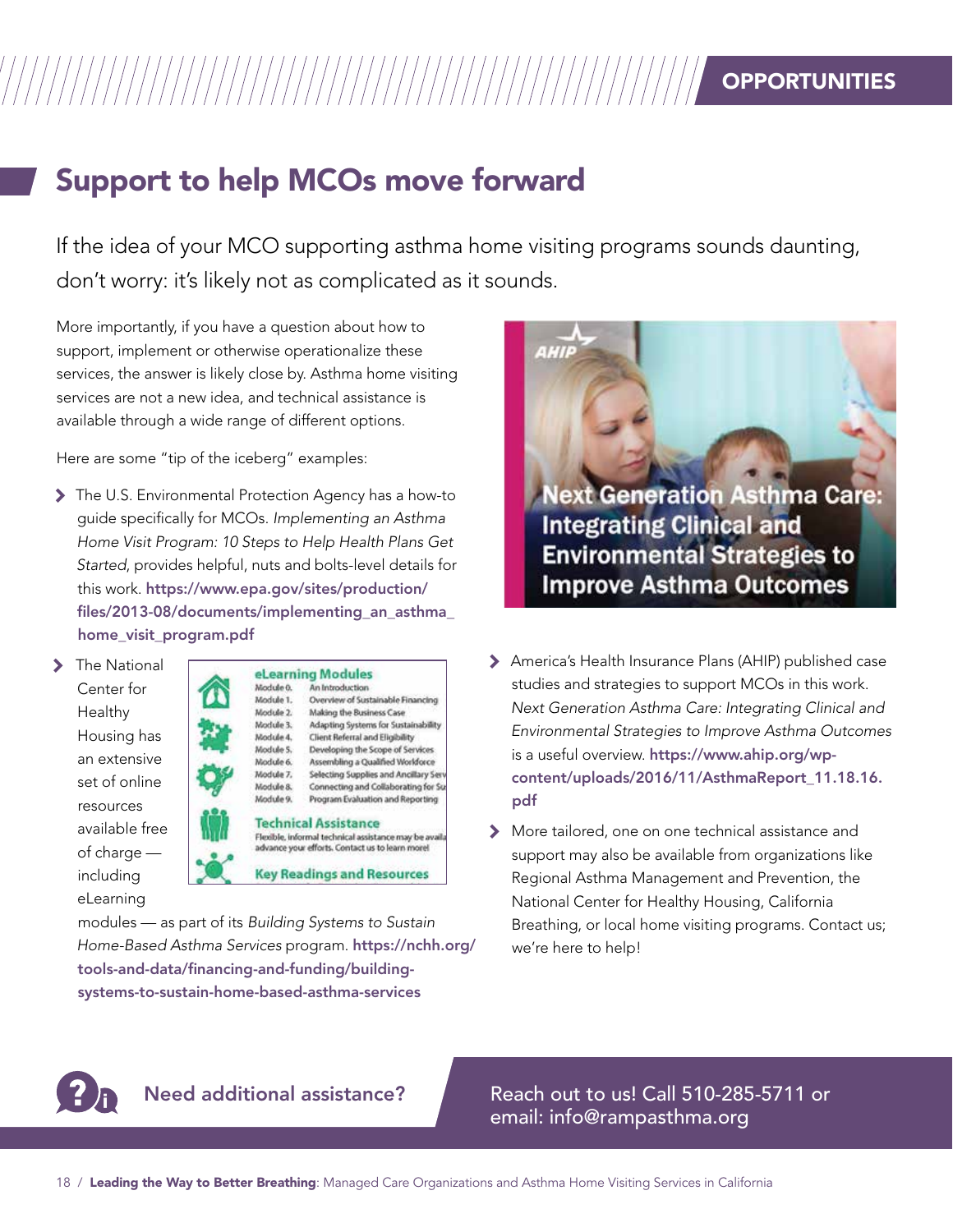- 1 The best practice guidelines, called the EPR 3 Guidelines on Asthma, were developed by an expert panel commissioned by the National Asthma Education and Prevention Program (NAEPP) Coordinating Committee, coordinated by the National Heart, Lung, and Blood Institute (NHLBI) of the National Institutes of Health. [https://www.](https://www.nhlbi.nih.gov/health-topics/guidelines-for-diagnosis-management-of-asthma) [nhlbi.nih.gov/health-topics/guidelines-for-diagnosis-management-of](https://www.nhlbi.nih.gov/health-topics/guidelines-for-diagnosis-management-of-asthma)[asthma.](https://www.nhlbi.nih.gov/health-topics/guidelines-for-diagnosis-management-of-asthma) Accessed September 2018.
- 2 Lee MG, Cross KJ, Yang WY, Sutton BS, Jiroutek MR. Frequency of asthma education in primary care in the years 2007–2010. *The Journal of Asthma*. 2016; 53: 220–226.
- 3 Shani Z, Scott RG, Schofield LS, Johnson JH, Williams ER, Hampton J, Ramprasad V. Effect of a home intervention program on pediatric asthma in an environmental justice community. *Health Promotion Practice*. Mar 2015; 16(2): 291–298.
- 4 Bhaumik U, Sommer S, Giller-Leinwohl J, Norris K, Tsopelas L, Nethersole S, Woods E. (2017). Boston children's hospital community asthma initiative: Five-year cost analyses of a home visiting program. *Journal of Asthma*, 54(2), 134–142.
- 5 Largo TW, Borgialli M, Wisinksi CL, Wahl RL, Priem WF. Healthy Homes University: a home-based environmental intervention and education program for families with pediatric asthma in Michigan. Public Health Rep. 2011;126(Suppl 1): 14–26.
- 6 Turyk M, Banda E, Chisum G, Weems D Jr, Liu Y, Damitz M, Williams R, Persky V. A multifaceted community-based asthma intervention in Chicago: effects of trigger reduction and self-management education on asthma morbidity. *J Asthma*, 2013; 50(7): 729–736.
- 7 Margellos-Anast H, Gutierrez MA, & Whitman S. Improving Asthma Management among African-American Children via a Community Health Worker Model: Findings from a Chicago-Based Pilot Intervention. *Journal of Asthma*, 2012; 49(4): 380–389.
- 8 America's Health Insurance Plans. *Home-Based Asthma Interventions: Keys to Success*. [https://www.ahip.org/wp-content/uploads/2016/11/](https://www.ahip.org/wp-content/uploads/2016/11/AsthmaReport_11.18.16.pdf) [AsthmaReport\\_11.18.16.pdf.](https://www.ahip.org/wp-content/uploads/2016/11/AsthmaReport_11.18.16.pdf) Accessed February 20, 2019.
- 9 Nurmagambetov TA, Barnett SBL, Jacob V, Chattopadhyay SK, Hopkins DP, Crocker DD, Dumitru GG, Kinyota S, Task Force on Community Preventive Services. Economic value of home-based, multi-trigger, multicomponent interventions with an environmental focus for reducing asthma morbidity: a Community Guide systematic review Adobe PDF File [PDF - 873 kB]. Am J Prev Med 2011;41(2S1):S33-47.
- 10 Optima Health: 2005 Winner of EPA's National Environmental Leadership Award in Asthma Management.
- 11 Hsu, Joy, et al. Economic Evidence for US Asthma Self-Management Education and Home-Based Interventions. *Journal of Asthma and Clinical Immunology: In Practice*. Nov 2016; 4(6): 1126–1134.e27.
- 12 California Health Interview Survey data.2017. UCLA Center for Health Policy Research. <https://healthpolicy.ucla.edu/Pages/AskCHIS.aspx>. Accessed February 19, 2019.
- 13 Milet M, Lutzker L, Flattery J. *Asthma in California: A Surveillance Report*. Richmond, CA: California Department of Public Health, Environmental Health Investigations Branch, May 2013.
- 14 California Health Interview Survey data. 2016. UCLA Center for Health Policy Research. <https://healthpolicy.ucla.edu/Pages/AskCHIS.aspx>. Accessed January 26, 2018. Note: We used a recent visit to an emergency department or urgent care clinic as a proxy for poor control.
- 15 California Health Interview Survey data.2015. UCLA Center for Health Policy Research. <https://healthpolicy.ucla.edu/Pages/AskCHIS.aspx>. Accessed February 19, 2019.
- 16 Crocker DD, Kinyota S, Dumitru GG, Ligon CB, Herman EJ, Ferdinands JM, Hopkins DP, Lawrence, BM, Sipe TA, Task Force on Community Preventive Services. Effectiveness of home-based, multi-trigger, multicomponent interventions with an environmental focus for reducing asthma morbidity: a Community Guide systematic review Am J Prev Med 2011;41(2S1):S5-32.
- 17 Kim K, Choi JS, Choi E, Nieman CL, Joo JH, Lin FR, Gitlin LN, Han HR. Effects of Community-Based Health Worker Interventions to Improve Chronic Disease Management and Care Among Vulnerable Populations: A Systematic Review. *Am J Public Health*. 2016 Apr;106(4):e3-e28. doi: 10.2105/AJPH.2015.302987. Epub 2016 Feb 18.
- 18 Shani Z, Scott RG, Schofield LS, Johnson JH, Williams ER, Hampton J, Ramprasad V. Effect of a home intervention program on pediatric asthma in an environmental justice community. *Health Promotion Practice*. Mar 2015; 16(2): 291–298.
- 19 Bhaumik U, Sommer S, Giller-Leinwohl J, Norris K, Tsopelas L, Nethersole S, Woods E. (2017). Boston children's hospital community asthma initiative: Five-year cost analyses of a home visiting program. *Journal of Asthma*, 54(2), 134–142.
- 20 Largo TW, Borgialli M, Wisinksi CL, Wahl RL, Priem WF. Healthy Homes University: a home-based environmental intervention and education program for families with pediatric asthma in Michigan. Public Health Rep. 2011;126(Suppl 1):14–26.
- 21 Turyk M, Banda E, Chisum G, Weems D Jr, Liu Y, Damitz M, Williams R, Persky V. A multifaceted community-based asthma intervention in Chicago: effects of trigger reduction and self-management education on asthma morbidity. *J Asthma*, 2013; 50(7): 729–736.
- 22 Margellos-Anast H, Gutierrez MA, & Whitman S. Improving Asthma Management among African-American Children via a Community Health Worker Model: Findings from a Chicago-Based Pilot Intervention. *Journal of Asthma*, 2012; 49(4): 380–389.
- 23 America's Health Insurance Plans. *Home-Based Asthma Interventions: Keys to Success*. [https://www.ahip.org/wp-content/uploads/2016/11/](https://www.ahip.org/wp-content/uploads/2016/11/AsthmaReport_11.18.16.pdf) [AsthmaReport\\_11.18.16.pdf.](https://www.ahip.org/wp-content/uploads/2016/11/AsthmaReport_11.18.16.pdf) Accessed February 20, 2019.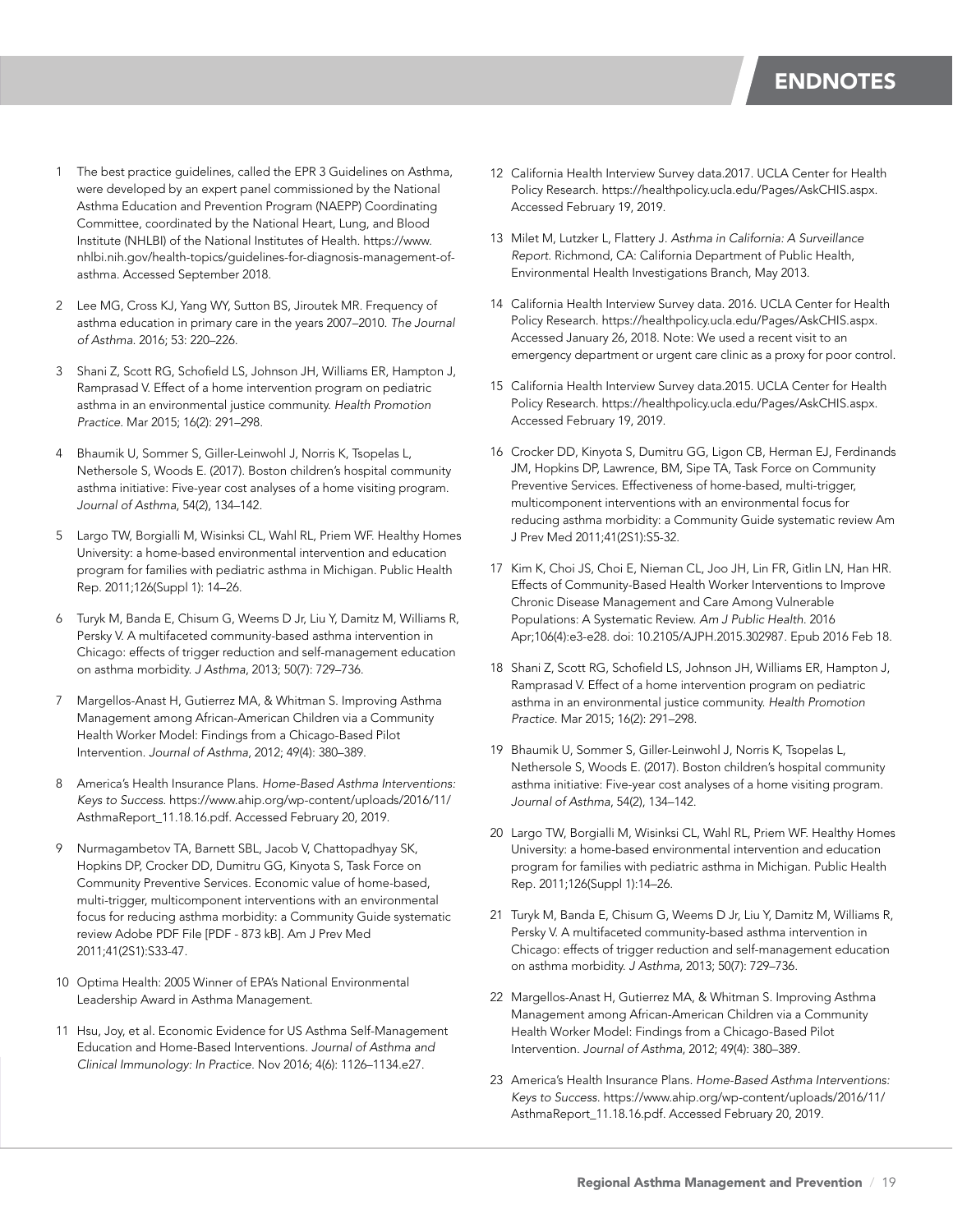24 Yong PL, Werner RM. Process quality measures and asthma exacerbations in the medicaid population. *Journal Allergy Clin Immunol*. 2009 Nov;124(5):961-6. doi: 10.1016/j.jaci.2009.07.027. Epub 2009 Sep 12.

- 25 Schatz M1, Zeiger RS, Yang SJ, Chen W, Crawford WW, Sajjan SG, Allen-Ramey F. Relationship of asthma control to asthma exacerbations using surrogate markers within a managed care database. *Am J Manag Care*. 2010 May;16(5):327–33.
- 26 Beck AF, Bradley CL, Huang B, Simmons JM, Heaton PC, Kahn RS. The pharmacy-level asthma medication ratio and population health. *Pediatrics*. 2015 Jun;135(6):1009–17. doi: 10.1542/peds.2014–3796. Epub 2015 May 4.
- 27 National Committee for Quality Assurance. *2018 HP Standards and Guidelines for the Accreditation of Health Plans*. 2018.
- 28 Milet M, Lutzker L, Flattery J. Asthma in California: A Surveillance Report. Richmond, CA: California Department of Public Health, Environmental Health Investigations Branch, May 2013.
- 29 Shani Z, Scott RG, Schofield LS, Johnson JH, Williams ER, Hampton J, Ramprasad V. Effect of a home intervention program on pediatric asthma in an environmental justice community. *Health Promotion Practice*. Mar 2015; 16(2): 291–298.
- 30 Bhaumik U, Sommer S, Giller-Leinwohl J, Norris K, Tsopelas L, Nethersole S, Woods E. (2017). Boston children's hospital community asthma initiative: Five-year cost analyses of a home visiting program. *Journal of Asthma*, 54(2), 134–142.
- 31 Largo TW, Borgialli M, Wisinksi CL, Wahl RL, Priem WF. Healthy Homes University: a home-based environmental intervention and education program for families with pediatric asthma in Michigan. Public Health Rep. 2011;126(Suppl 1):14–26.
- 32 Turyk M, Banda E, Chisum G, Weems D Jr, Liu Y, Damitz M, Williams R, Persky V. A multifaceted community-based asthma intervention in Chicago: effects of trigger reduction and self-management education on asthma morbidity. *J Asthma*, 2013; 50(7): 729–736.
- 33 Margellos-Anast H, Gutierrez MA, & Whitman S. Improving Asthma Management among African-American Children via a Community Health Worker Model: Findings from a Chicago-Based Pilot Intervention. *Journal of Asthma*, 2012; 49(4): 380–389.
- 34 National Center for Healthy Housing. *Client Identification and Eligibility: Sample Report Specifications to Identify Eligible Clients*. Available through the Building Systems to Sustain Home-Based Asthma Services eLearning Program (free registration required). [https://nchh.org/tools-and-data/financing-and-funding/building](https://nchh.org/tools-and-data/financing-and-funding/building-systems-to-sustain-home-based-asthma-services/)[systems-to-sustain-home-based-asthma-services/](https://nchh.org/tools-and-data/financing-and-funding/building-systems-to-sustain-home-based-asthma-services/). Accessed February 20th, 2019.
- 35 U.S. Environmental Protection Agency. Implementing an Asthma Home Visit Program: 10 Steps To Help Health Plans Get Started. [https://www.epa.gov/sites/production/files/2013-08/documents/](https://www.epa.gov/sites/production/files/2013-08/documents/implementing_an_asthma_home_visit_program.pdf) [implementing\\_an\\_asthma\\_home\\_visit\\_program.pdf.](https://www.epa.gov/sites/production/files/2013-08/documents/implementing_an_asthma_home_visit_program.pdf) Accessed February 19, 2019.
- 36 National Center for Healthy Housing. *Building Services to Sustain Home-Based Asthma Services*. [https://nchh.org/tools-and-data/](https://nchh.org/tools-and-data/financing-and-funding/building-systems-to-sustain-home-based-asthma-services/) [financing-and-funding/building-systems-to-sustain-home-based](https://nchh.org/tools-and-data/financing-and-funding/building-systems-to-sustain-home-based-asthma-services/)[asthma-services/.](https://nchh.org/tools-and-data/financing-and-funding/building-systems-to-sustain-home-based-asthma-services/) Accessed February 19, 2019.
- 37 For Vision y Compromiso, see http://visionycompromiso.org/. For Esperanza Community Housing Corporation, see [http://www.](http://www.esperanzacommunityhousing.org/) [esperanzacommunityhousing.org/](http://www.esperanzacommunityhousing.org/).

Need additional assistance? Reach out to us! Call 510-285-5711 or email: info@rampasthma.org